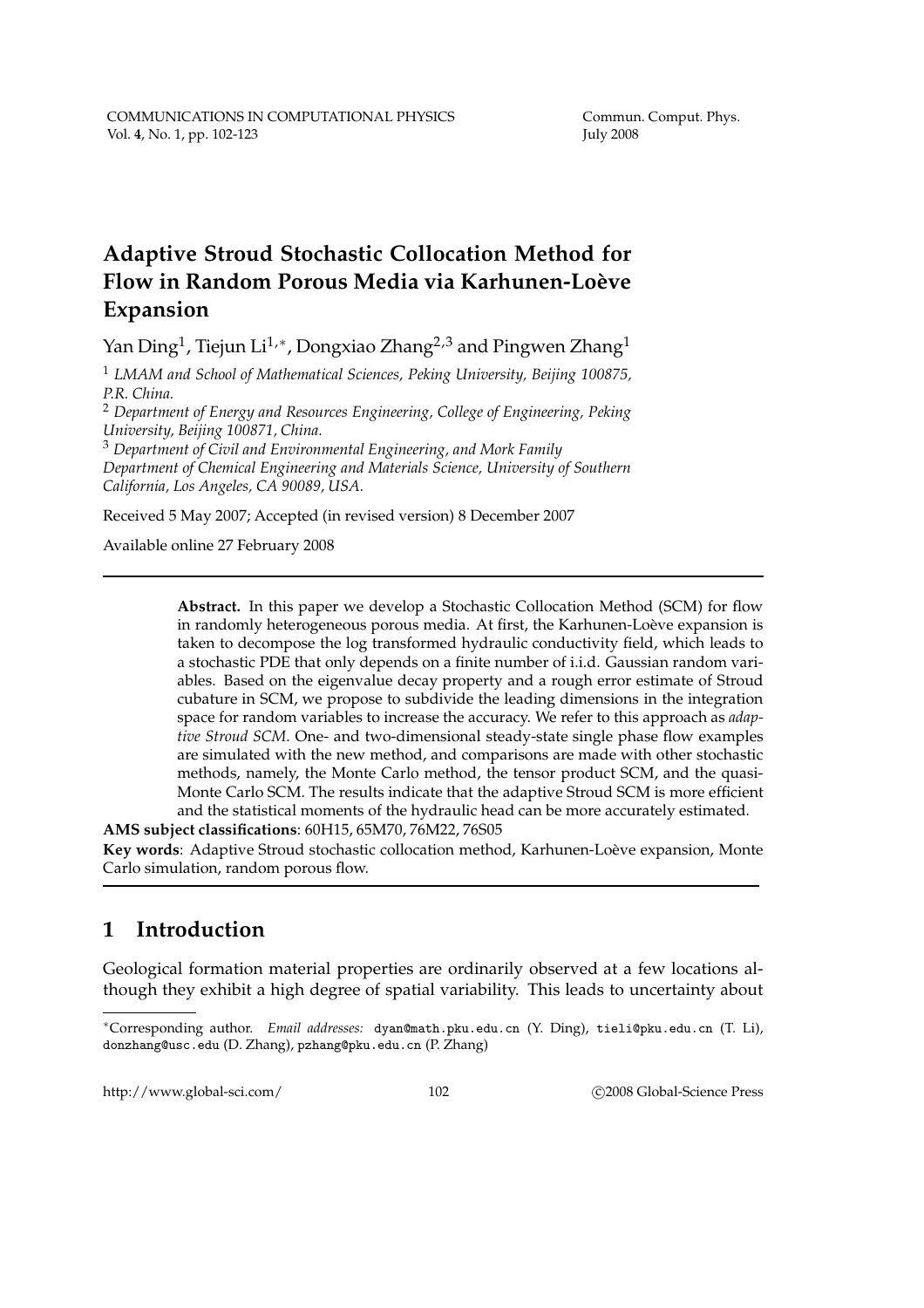the prediction of subsurface flow. In order to quantify the uncertainty, a stochastic description of the medium properties is needed. This brings the traditional porous medium equations into stochastic partial differential equations (SPDE) [8, 23, 37], which possess more interesting and challenging computational problems.

Monte Carlo (MC) simulation is one of the most natural approaches to solve SPDE. It is a statistical method and the basic idea is to sample a large amount of realizations for the random process and approximate the moments of interest with ensemble average. Thus the number of realizations, which one chooses, controls the accuracy of MC simulation. To ensure the convergence of the moments, typically a few thousand samples or more are required, which is the main disadvantage of the direct sampling MC simulation.

An alternative approach is based on moment equations [10, 13, 20, 37]. This method usually leads to a system of deterministic differential equations which govern the propagation of the statistical moments of the random variables (fields). For deriving these equations, the method of perturbation or some type of closure approximation is needed. However, the computational effort is still high. To compute the hydraulic head covariance to first order in the variability of the log hydraulic conductivity, one needs to solve the deterministic equations for the cross-covariance between the hydraulic head and the log hydraulic conductivity and those for the hydraulic head covariance. If higherorder terms are included, the computational effort will increase dramatically. Zhang et al. recently developed a Karhunen-Loève expansion based moment equation approach (KLME) and applied this method to flows in porous media [5, 6, 17, 35, 38]. With this approach, the equations for the coefficients are uncoupled. One can obtain the high-order terms of the mean and variance of hydraulic head with relatively small computational efforts. The approach can be easily implemented with existing simulators. By these advantages, the KLME approach is generally more efficient than the traditional moment equation approach.

A mathematically unified numerical approach for SPDE — Stochastic Finite Element Method (SFEM) — is also under study and has been rapidly developed in recent years [1, 2, 9, 12, 15]. This method employs the polynomial chaos expansion (PCE) for random processes. After truncation in probability space, its formulation fits into the traditional spectral methods framework, which ensures exponential convergence in probability space [1, 12, 31–33]. However, as the deterministic spectral methods, one must solve a set of coupled equations for the deterministic coefficients of the PCE. This increases the computational effort when the number of coefficients is large. In the original form of PCE, it is based on the Hermite polynomial expansions in terms of Gaussian random variables. Xiu et al. generalized the formulation into Wiener-Askey polynomial basis for other types of random variables, which they called generalized polynomial chaos expansion (gPC) [31–33].

To overcome the difficulty for solving the coupled system, the stochastic collocation method (SCM) was first proposed by Tatang et al. [26]. It is successfully applied and made more practical in [18, 29, 30, 34]. In this approach, the random variables are represented by Lagrange interpolation polynomials and one can derive an uncoupled system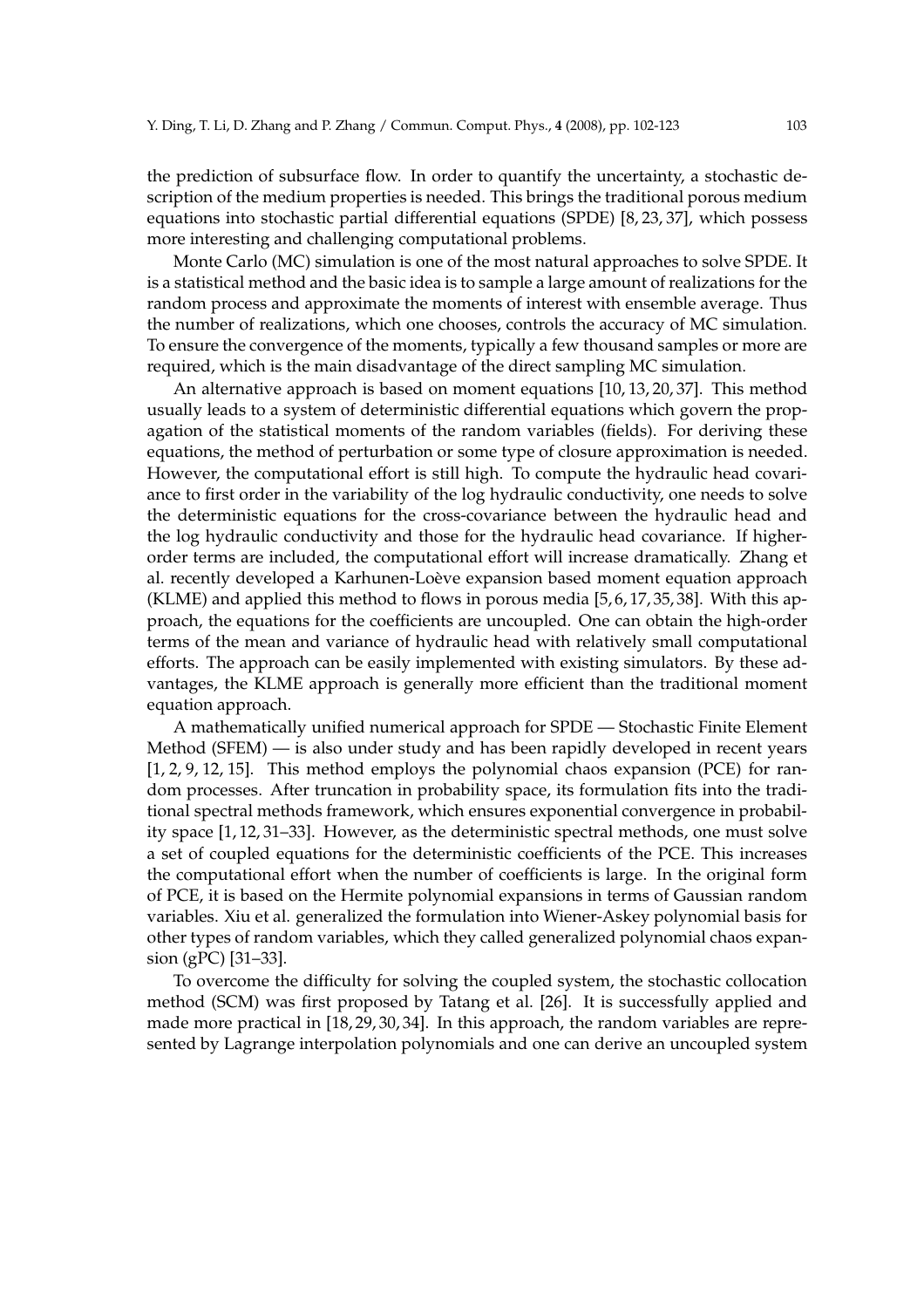for the expansion coefficients at selected positions. The solution process is highly parallelizable and it is quite promising. For the current construction of SCM, the selected points for the expansion coefficients are either tensor products of one dimensional Gaussian quadrature points, which is computationally too expensive; or Stroud 2 or 3 quadrature points, which is computationally inexpensive but not accurate enough; or Smolyak sparse grids which is accurate enough and computationally acceptable but it is still desirable to find more easily implementable methods. In this paper, we propose an efficient and accurate candidate, to which we refer as *adaptive Stroud SCM*.

We combined the Karhunen-Loève expansion (KLE) with the Stroud SCM to present a new method — the adaptive Stroud SCM — for uncertainty analysis of flow in random porous media in this paper. Through the analysis for the one-dimensional problem, we observe that the solution is smoother for high modes in probability space. A rough error analysis of Stroud SCM suggests that the main error comes from the first-order derivative with respect to the low modes in probability space. This motivates us to subdivide the leading dimensions in KLE, and we apply Stroud SCM in these subdivided elements. It can be viewed as a kind of mixture of the *h*-version FEM and the collocation method. This approach is appealing because it results in independent deterministic differential equations, which can be easily implemented with existing codes, and it is accurate enough. We applied the adaptive Stroud SCM to several cases of one- and two-dimensional flows in random porous media, with different spatial variabilities and correlation lengths. The comparisons with the MC, the tensor products SCM and the quasi-MC SCM are also performed. The numerical results show the efficiency and accuracy of our proposed method. Similar adaptive idea for SPDEs is also proposed in [27, 28] independently.

The rest of the paper is organized as follows. In Section 2, we first review the governing equations for random porous medium flow and the basics of the standard framework for SCM. In Section 3, we review the KLE applied to the SPDE and how to transform it into the standard SCM framework. Then we present our adaptive Stroud SCM in Section 4. In Section 5, we apply our method to one- and two-dimensional porous medium flow and make comparisons to other methods. Finally we draw some conclusions.

### **2 Governing equations and standard SCM**

#### **2.1 Stochastic differential equations**

The steady-state flow in saturated porous media with uncertainty satisfies the continuity equation and Darcy's law:

$$
\nabla \cdot \boldsymbol{q}(\omega, \boldsymbol{x}) = g(\omega, \boldsymbol{x}), \ \omega \in \Omega, \ \boldsymbol{x} \in D,
$$
 (2.1)

$$
q(\omega, x) = -K_s(\omega, x) \nabla h(\omega, x), \qquad (2.2)
$$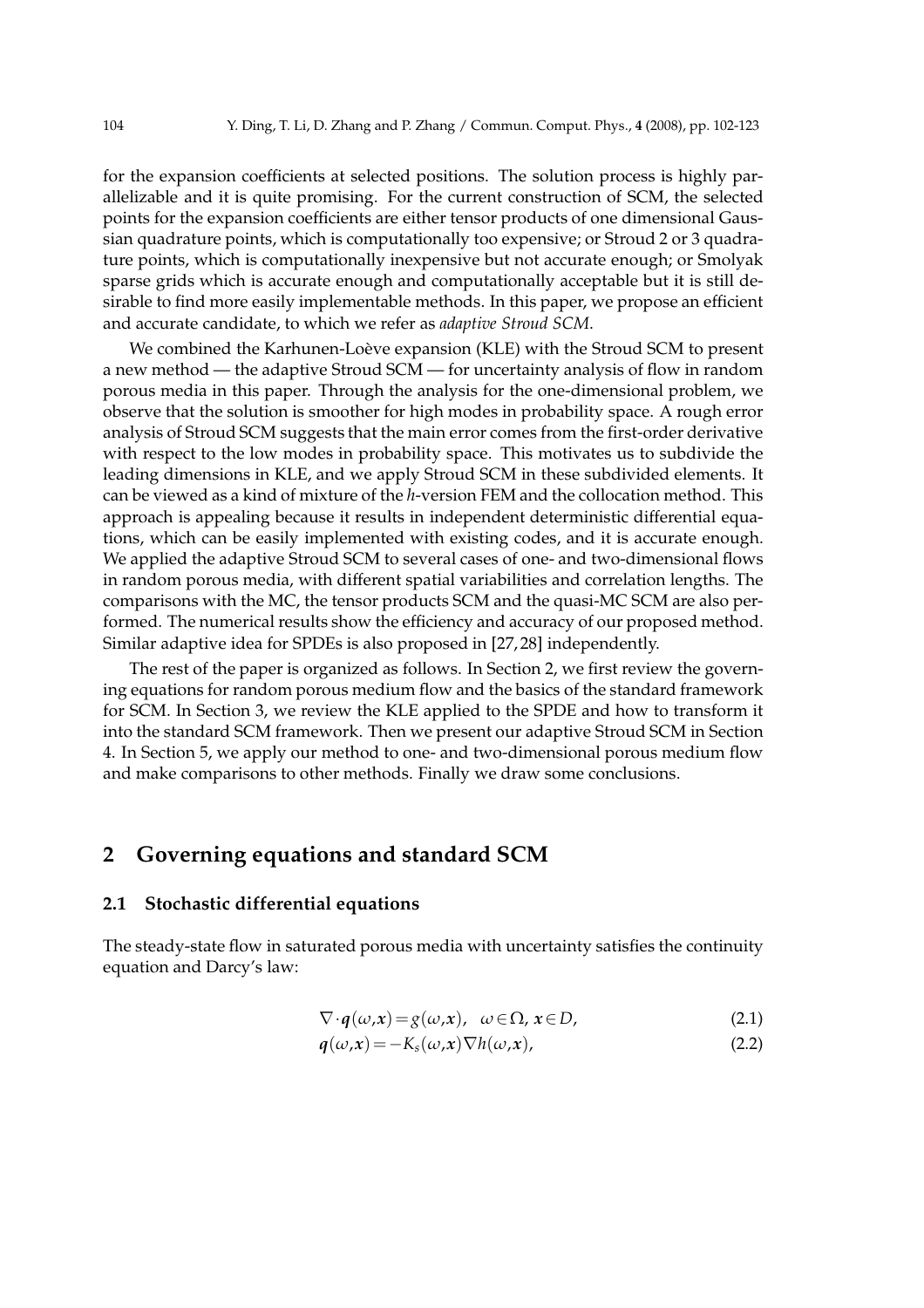subject to boundary conditions

$$
h(\omega, x) = H(\omega, x), \quad x \in \Gamma_D,
$$
\n(2.3)

$$
q(\omega, x) \cdot n(x) = Q(\omega, x), \quad x \in \Gamma_N,
$$
\n(2.4)

where  $q(\omega, x)$  is the specific discharge (flux),  $g(\omega, x)$  is the source (or sink) term,  $K_s(\omega, x)$ is the hydraulic conductivity, and  $h(\omega, x)$  is hydraulic head.  $H(\omega, x)$  is the prescribed head on Dirichlet boundary segments  $\Gamma_D$ , and  $Q(\omega, x)$  is the prescribed flux across Neumann boundary segments  $\Gamma_N$ . Here  $n(x) = (n_1, \dots, n_d)^T$  is the unit outer normal vector on the boundary  $\Gamma = \Gamma_D \cup \Gamma_N$ . All of the functions depending on  $\omega \in \Omega$  means that they are random variables. In this case, the above system forms stochastic partial differential equations (SPDE), which possess many challenging computational problems [37]. For simplicity, we will in this paper only consider the uncertainty coming from *K<sup>s</sup>* .

#### **2.2 Review of standard SCM formulation**

Suppose a SPDE only depends on random variables  $\boldsymbol{\xi} = (\xi_1, \xi_2, \cdots, \xi_N)^T$  which take values in the space *P* after suitable discretization of the probability space  $\Omega$ . In an abstract form we denote it as

$$
\mathcal{L}(u;\xi,x) = f(\xi,x), \quad \xi \in P, x \in D,
$$
\n(2.5)

where  $\mathcal L$  is an operator acting on  $u$  and depending on the spatial coordinates  $x$  and the random vector *ξ*, and *f* is a known function. Here we omit the boundary conditions for simplicity. Suppose *ξ* has probability density *ρ*(*θ*), where *θ<sup>i</sup>* is the dummy variable corresponding to  $\xi$ <sup>*i*</sup> (1 ≤ *i* ≤ *N*). In the numerical solution, Eq. (2.5) is usually represented in a weak form: To seek  $u(\theta, x) \in V$  such that

$$
\int_{P} \rho(\boldsymbol{\theta}) \mathcal{L}(u;\boldsymbol{\theta},\boldsymbol{x}) v(\boldsymbol{\theta}) d\boldsymbol{\theta} = \int_{P} \rho(\boldsymbol{\theta}) f(\boldsymbol{\theta},\boldsymbol{x}) v(\boldsymbol{\theta}) d\boldsymbol{\theta}, \quad \forall v(\boldsymbol{\theta}) \in W,
$$
\n(2.6)

where *V* is called the trial function space, and *W* is called the test function space. The specification of *V* and *W* forms different choices of stochastic finite element or collocation methods for SPDE in probability space [12,15]. The obtained system depends on *x*, which can be further discretized in the space *D* to get the final numerical solution.

The construction of standard SCM is based on polynomial approximation in the space *P*. For simplicity of exposition we suppose  $P = [-1,1]^N$  and  $\Theta = {\theta_i}_{i=0}^M$   $\subset P$  be a set of prescribed interpolation nodes. Denote by  $\{L_i(\theta)\}_{i=0}^M$  the corresponding Lagrange interpolation basis functions. For any function  $u(\theta) \in C(P)$ , define the polynomial interpolation  $\mathcal{I}(u)$  as

$$
\mathcal{I}(u)(\boldsymbol{\theta}) = \sum_{i=0}^{M} u(\boldsymbol{\theta}_i) L_i(\boldsymbol{\theta}).
$$
\n(2.7)

Now we define

$$
V = \text{span}\{L_i(\boldsymbol{\theta})\}_{i=0}^M, \ W = \text{span}\{\delta(\boldsymbol{\theta} - \boldsymbol{\theta}_i)\}_{i=0}^M,
$$
\n(2.8)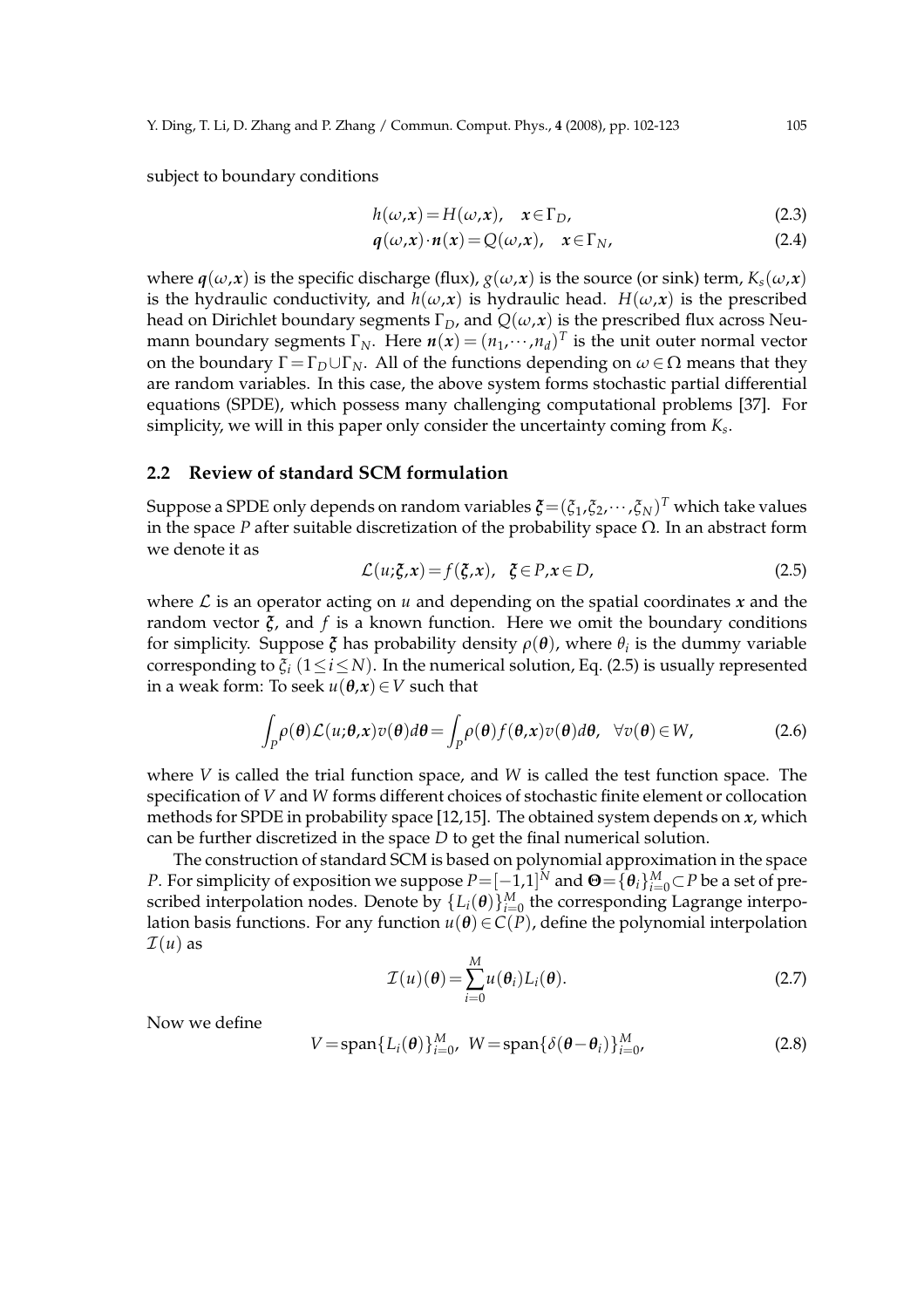we obtain the SCM discretization of Eq. (2.6),

$$
\mathcal{L}(u_i(\mathbf{x}); \theta_i, \mathbf{x}) = f(\theta_i, \mathbf{x}), \qquad (2.9)
$$

where  $u_i(x) = u(\theta_i, x)$ . Note that *this system is decoupled and formally does not depend on the choice of the basis functions*. Furthermore, we can approximate the mean and variance of the function *u* through (2.7),

$$
\langle u(\xi) \rangle = \int_{P} u(\theta) \rho(\theta) d\theta \simeq \sum_{i=0}^{M} u(\theta_{i}) \int_{P} L_{i}(\theta) \rho(\theta) d\theta = \sum_{i=0}^{M} u_{i}w_{i},
$$
\n
$$
Var(u(\xi)) = \int_{P} u^{2}(\theta) \rho(\theta) d\theta - \left(\int_{P} u(\theta) \rho(\theta) d\theta\right)^{2}
$$
\n
$$
\simeq \sum_{i=0}^{M} u^{2}(\theta_{i}) \int_{P} L_{i}(\theta) \rho(\theta) d\theta - \left(\sum_{i=0}^{M} u(\theta_{i}) \int_{P} L_{i}(\theta) \rho(\theta) d\theta\right)^{2}
$$
\n
$$
= \sum_{i=0}^{M} u_{i}^{2} w_{i} - \left(\sum_{i=0}^{M} u_{i} w_{i}\right)^{2},
$$
\n(2.11)

where  $\{w_i\}_{i=0}^M$  are the corresponding quadrature weights.

In summary, the numerical solution of a SPDE is transformed into a high-dimensional quadrature problem with SCM. And the construction of a concrete SCM is composed of two sets of parameters: the interpolation nodes and the quadrature weights. In the next subsections, we will discuss some existing choices and develop a new method in Section 4.

#### **2.2.1 Tensor product of one-dimensional nodal sets**

The tensor product of one-dimensional quadrature points is a natural choice of the nodal set. When  $N = 1$ , there are many good interpolation formulas for smooth functions *u* :  $[-1,1]$  → **R**, i.e., for each direction  $i = 1, \dots, N$ , we can construct a one-dimensional interpolation

$$
\mathcal{I}_i(u) = \sum_{k=1}^{m_i} u(\theta_i^k) \cdot a_i^k \tag{2.12}
$$

based on nodal sets

$$
\mathbf{\Theta}_i = (\theta_i^1, \cdots, \theta_i^{m_i}) \subset [-1, 1],\tag{2.13}
$$

where  $a_i^k = a^k(\theta_i)$  is the 1D interpolation basis polynomial at  $\theta_i^k$ . The quadrature weights can be easily found from standard numerical analysis book [22]. For the multivariate case, the nodal set is taken as the tensor product **<sup>Θ</sup>**1⊗···⊗**Θ***N*, and the interpolation polynomial

$$
\mathcal{I}(u) \equiv (\mathcal{I}_1 \otimes \cdots \otimes \mathcal{I}_N)(u) = \sum_{k_1=1}^{m_1} \cdots \sum_{k_N=1}^{m_N} u(\theta_1^{k_1}, \cdots, \theta_N^{k_N}) \cdot (a_1^{k_1} \otimes \cdots \otimes a_N^{k_N}). \tag{2.14}
$$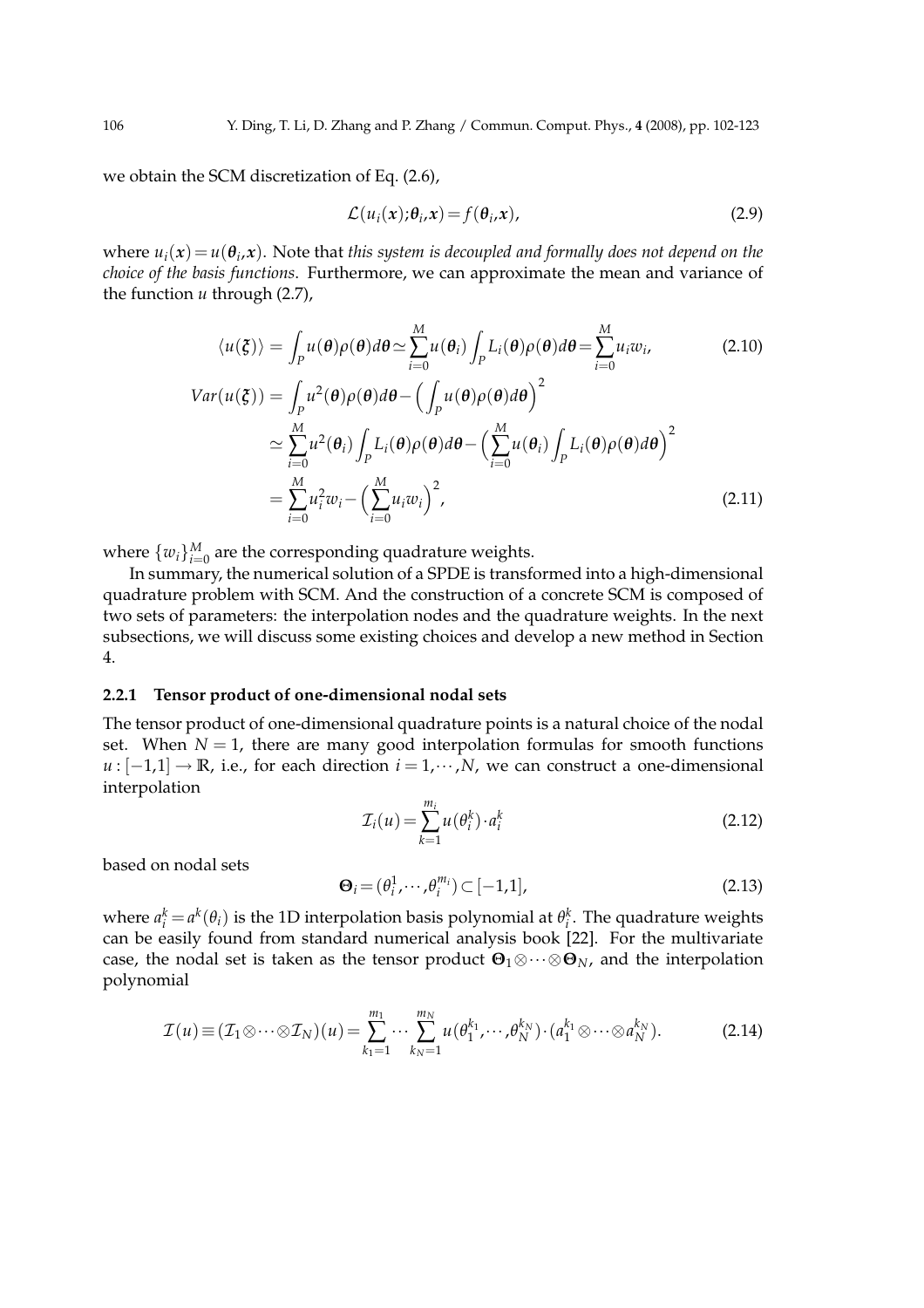It is easy to extend the Lagrange formulas to this case, as can be found in [3, 14]. However, if we use the same interpolating function (2.12) for each dimension with the same number of points, i.e.,  $m_1 = \cdots = m_N \equiv m$ , the total number of points is  $M = m^N$ . This number grows quickly in high dimensions with  $N \gg 1$ . This property makes the tensor product nodal set difficult to be implemented practically.

#### **2.2.2 Quasi-Monte Carlo method**

Another natural choice of the nodal set for high-dimensional integration in a cube is quasi-Monte Carlo method (QMC) [21, 22]. After generating deterministic quasi-random numbers, for example the Sobol, Halton or Faure sequence, QMC approximates the integration through a sample average with equal weight for each node. Mathematically, suppose  $\mathbf{\Theta} = \{\hat{\theta}_i\}_{i=0}^M \subset [0,1]^N$  be a prescribed quasi-random sequence, we can approximate the integration of the function *u* as

$$
\int_{[0,1]^N} u(\boldsymbol{\theta}) d\boldsymbol{\theta} \simeq \frac{1}{M+1} \sum_{i=0}^M u(\boldsymbol{\theta}_i).
$$
\n(2.15)

For the Gaussian random variables or the random variables taking values in  $[-1,1]^N$ , we can make a straightforward change of variable to the case considered above. This will be discussed later in detail.

#### **2.2.3 Stroud-2 cubature method**

For  $P = [-1,1]^N$ , Stroud constructed a set of cubature points with  $(N+1)$ -point that is accurate for multiple integrals of polynomials of degree 2 [25]. The degree 2 formula, termed the Stroud-2 method hereafter, consists of points  $\{\boldsymbol{\theta}_i\}_{i=0}^N$  such that

$$
\theta_i^{2r-1} = \sqrt{\frac{2}{3}} \cos \frac{2r i \pi}{N+1}, \quad \theta_i^{2r} = \sqrt{\frac{2}{3}} \sin \frac{2r i \pi}{N+1}, \quad r = 1, 2, \cdots, [N/2],
$$
 (2.16)

where  $[N/2]$  is the greatest integer not exceeding  $N/2$ , and if  $N$  is odd  $\theta_i^N = (-1)^i / \sqrt{3}$ . The quadrature weight is  $w_i = 1/(N+1)$ ,  $i = 0, 1, \cdots, N$ .

The Stroud-2 method employs the minimal number of points for its corresponding algebraic accuracy [19]. The method is quite simple and easy to implement, but once *N* is prescribed, there is no way to decrease the error by adding more collocation points, which is a drawback of this method. One basic motivation of our work is to improve the Stroud method with relative simple strategy.

### **3 KL based SCM for porous media flow**

#### **3.1 Karhunen-Loève expansion**

Let  $Y(\omega,\mathbf{x}) = \ln[K_s(\omega,\mathbf{x})]$  be a random field. One may write  $Y(\omega,\mathbf{x}) = \langle Y(\omega,\mathbf{x}) \rangle + Y'(\omega,\mathbf{x})$ , where  $\langle Y(\omega,x) \rangle$  is the mean and  $Y'(\omega,x)$  is the fluctuation. In practice,  $Y'(\omega,x)$  is usually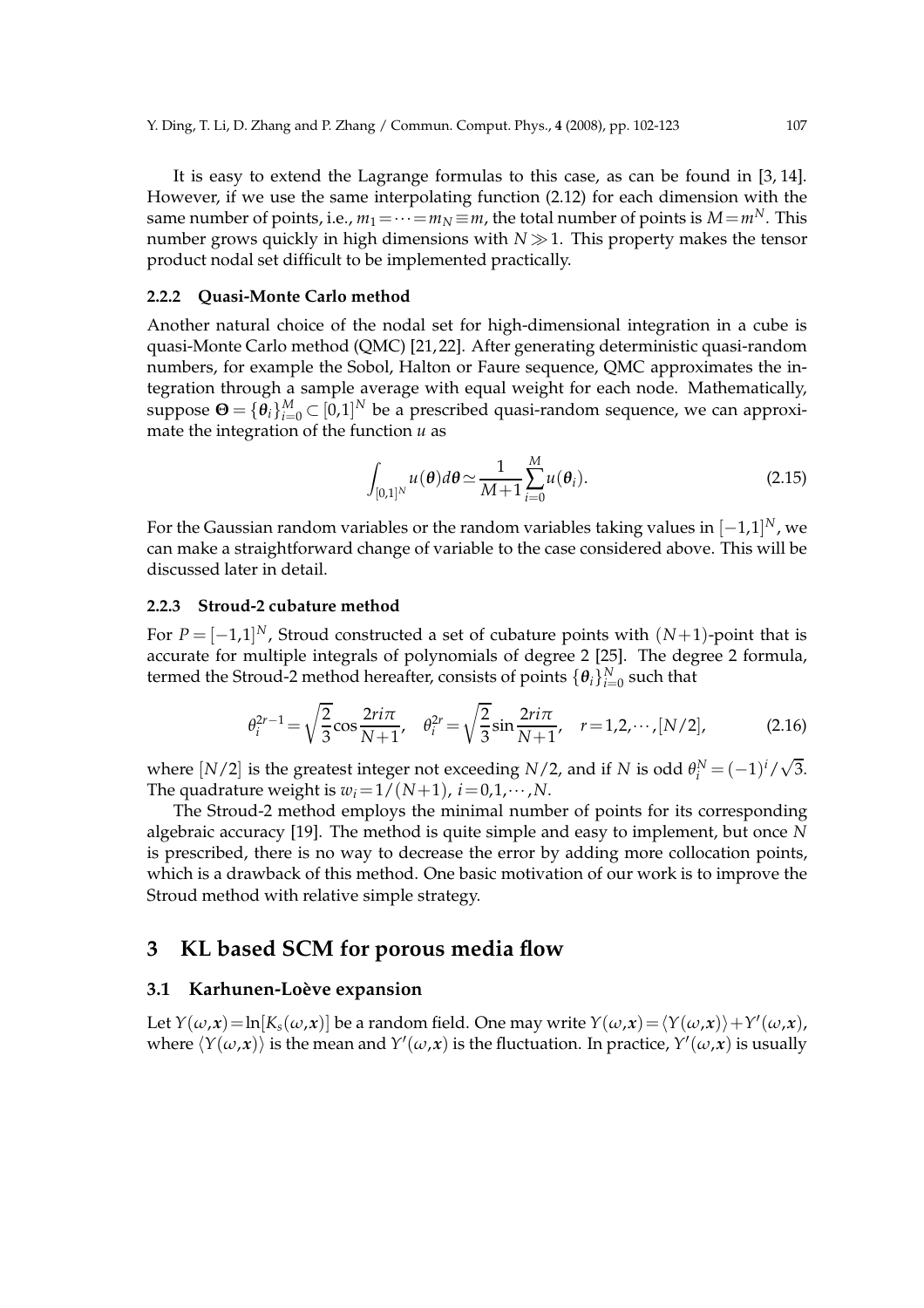approximated as a Gaussian random field. Its spatial structure may be described by the covariance function  $C_Y(x_1, x_2) = \langle Y'(\omega, x_1) Y'(\omega, x_2) \rangle$ . Since the covariance function is bounded, symmetric and positive-definite, it may be decomposed as [7]

$$
C_Y(x_1,x_2) = \sum_{n=1}^{\infty} \lambda_n f_n(x_1) f_n(x_2), \qquad (3.1)
$$

where  $\lambda_n$  and  $f_n(x)$  are called eigenvalues and eigenfunctions, respectively, and  $f_n(x)$  are orthogonal and deterministic functions that form a complete set [16],

$$
\int_{D} f_n(x) f_m(x) dx = \delta_{nm}, \quad n, m \ge 1.
$$
\n(3.2)

Eigenvalues and eigenfunctions can be solved from the following Fredholm equation:

$$
\int_{D} C_{Y}(x_{1}, x_{2}) f(x_{2}) dx_{2} = \lambda f(x_{1}).
$$
\n(3.3)

Then the random process  $Y(\omega, x)$  can be expressed as

$$
Y(\omega,\mathbf{x}) = \langle Y(\omega,\mathbf{x}) \rangle + \sum_{n=1}^{\infty} \alpha_n \sqrt{\lambda_n} f_n(\mathbf{x}), \qquad (3.4)
$$

where *α<sup>n</sup>* are independently, and identically distributed (i.i.d.) Gaussian random variables with mean zero and variance one. The expansion in Eq. (3.4) is called the Karhunen-Loève expansion. This expansion, which is a spectral expansion, is optimal in the sense of mean square convergence [12].

Although, in general, the eigenvalue problem (3.3) has to be solved numerically,  $\lambda_n$ and  $f_n(x)$  can be found analytically for some special types of covariance functions. If a one-dimensional stochastic process with a covariance function,

$$
C_Y(x_1, x_2) = \sigma_Y^2 \exp(-|x_1 - x_2|/\eta), \tag{3.5}
$$

where  $\sigma_Y^2$  and  $\eta$  are the variance and the correlation length of the process, respectively, the eigenvalues and their corresponding eigenfunctions can be expressed as in [12, 38],

$$
\lambda_n = \frac{2\eta \sigma_Y^2}{\eta^2 \omega_n^2 + 1},\tag{3.6}
$$

and

$$
f_n(x) = \frac{1}{\sqrt{(\eta^2 \omega_n^2 + 1)L/2 + \eta}} [\eta \omega_n \cos(\omega_n x) + \sin(\omega_n x)],
$$
\n(3.7)

where  $\omega_n$  are positive roots of the characteristic equation

$$
(\eta^2 \omega^2 - 1) \sin(\omega L) = 2\eta \omega \cos(\omega L). \tag{3.8}
$$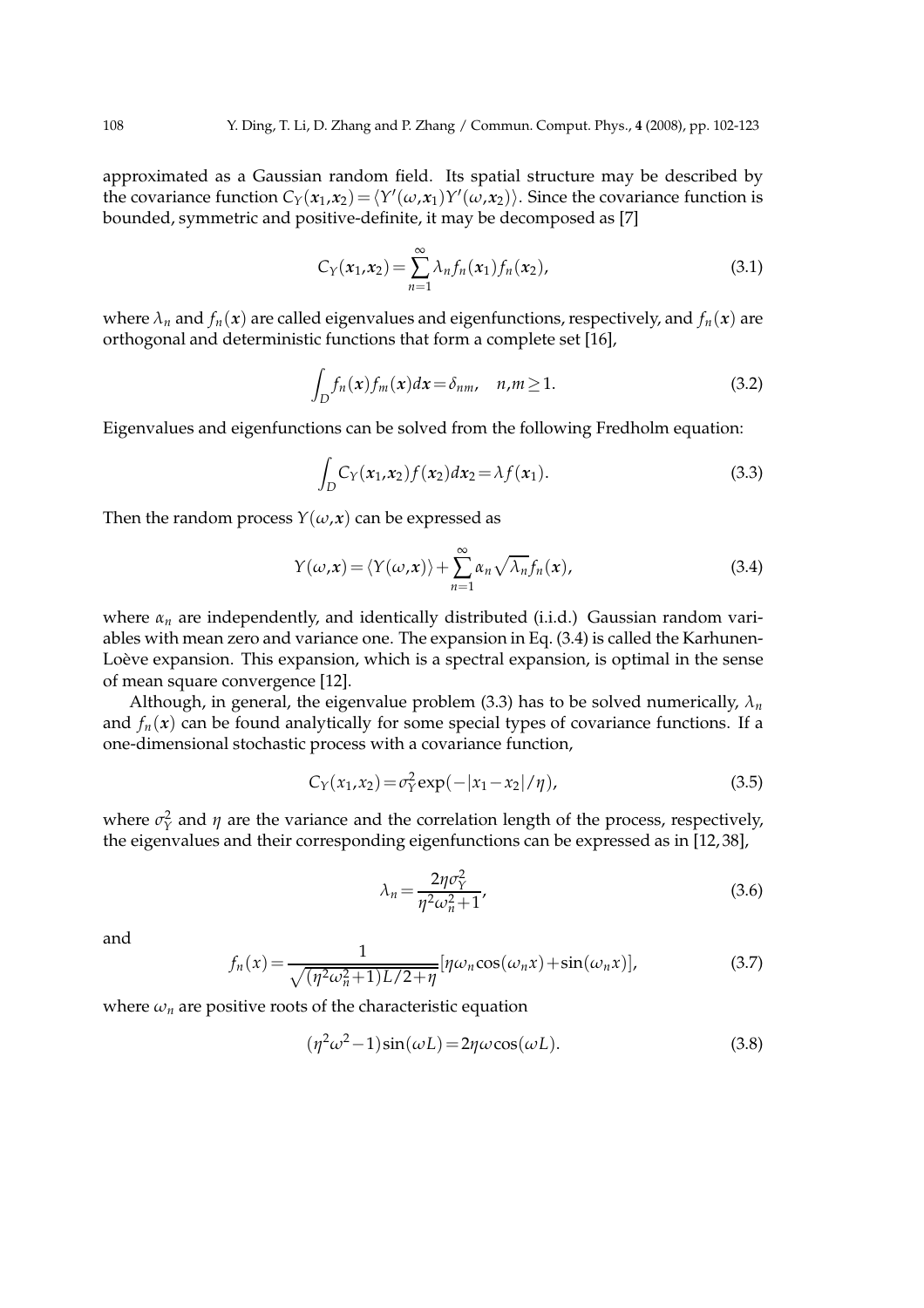So we have the derivative of the eigenfunction with respect to *x* as

$$
f'_n(x) = \frac{1}{\sqrt{(\eta^2 \omega_n^2 + 1)L/2 + \eta}} [-\eta \omega_n^2 \sin(\omega_n x) + \omega_n \cos(\omega_n x)].
$$
 (3.9)

Eq. (3.8) has an infinite number of positive roots. Sorting these roots  $\omega_n$  in an increasing order, the related eigenvalues  $\lambda_n$  are monotonically decreasing. The decay rate of  $\lambda_n$  determines the number of terms that are retained in the Karhunen-Loève expansion, which equals the random dimensionality of our problem.

For problems in two dimensions, we suppose that the covariance function is

$$
C_Y(x,y) = \sigma_Y^2 \exp(-|x_1 - y_1|/\eta_1 - |x_2 - y_2|/\eta_2)
$$

for a rectangular domain  $D = \{(x_1, x_2): 0 \le x_1 \le L_1, 0 \le x_2 \le L_2\}$ . Eq. (3.3) can be solved independently for  $x_1$  and  $x_2$  directions to obtain the eigenvalues  $\lambda_n^{(1)}$  and  $\lambda_n^{(2)}$ , and the eigenfunctions  $f_n^{(1)}(x_1)$  and  $f_n^{(2)}(x_2)$ . These eigenvalues and eigenfunctions are then combined to form the eigenvalues and eigenfunctions of *CY*:

$$
\lambda_n = \frac{4\eta_1 \eta_2 \sigma_Y^2}{[\eta_1^2(\omega_i^{(1)})^2 + 1][\eta_2^2(\omega_j^{(2)})^2 + 1]},
$$
\n(3.10)

$$
f_n(x) = f_n(x_1, x_2) = f_i^{(1)}(x_1) f_j^{(2)}(x_2),
$$
\n(3.11)

where  $\omega_i^{(1)}$  $\omega_j^{(1)}$  and  $\omega_j^{(2)}$  $j_f^{(2)}$  are two series of positive roots of (3.8) using parameters  $(L_1, \eta_1)$  and (*L*2,*η*2), respectively. Here we assume that the indices *i* and *j* are mapping to the index *n* in such a way that the  $\lambda_n$  form a nonincreasing series.

#### **3.2 Transforming to SCM framework**

Truncating Eq.  $(3.4)$  with  $N+1$  terms, we reduce the original system into a SPDE only depending on  $\alpha_1, \dots, \alpha_N$ . Denote the cumulative distribution function (CDF) of  $\alpha_i$  by  $\mathcal{F}(\alpha)$ and suppose that

$$
F(\alpha) = 2\mathcal{F}(\alpha) - 1.
$$
\n(3.12)

It is straightforward to see  $\xi_i = F(\alpha_i)$  is uniformly distributed in [−1,1]. Then  $Y(\omega, x)$  can be approximated as

$$
Y(\xi, x) = \langle Y(\omega, x) \rangle + \sum_{i=1}^{N} F^{-1}(\xi_i) \sqrt{\lambda_i} f_i(x).
$$
 (3.13)

This transforms to the standard setup for SCM. With chosen quadrature nodes  $\{\theta_i\}_{i=0}^M$ , we have the following SCM form,

$$
\nabla \cdot \boldsymbol{q}(\boldsymbol{\theta}_i, \boldsymbol{x}) = g(\boldsymbol{x}), \quad \boldsymbol{x} \in D,
$$
\n(3.14)

$$
q(\theta_i, x) = -\exp(Y(\theta_i, x)) \nabla h(\theta_i, x), \qquad (3.15)
$$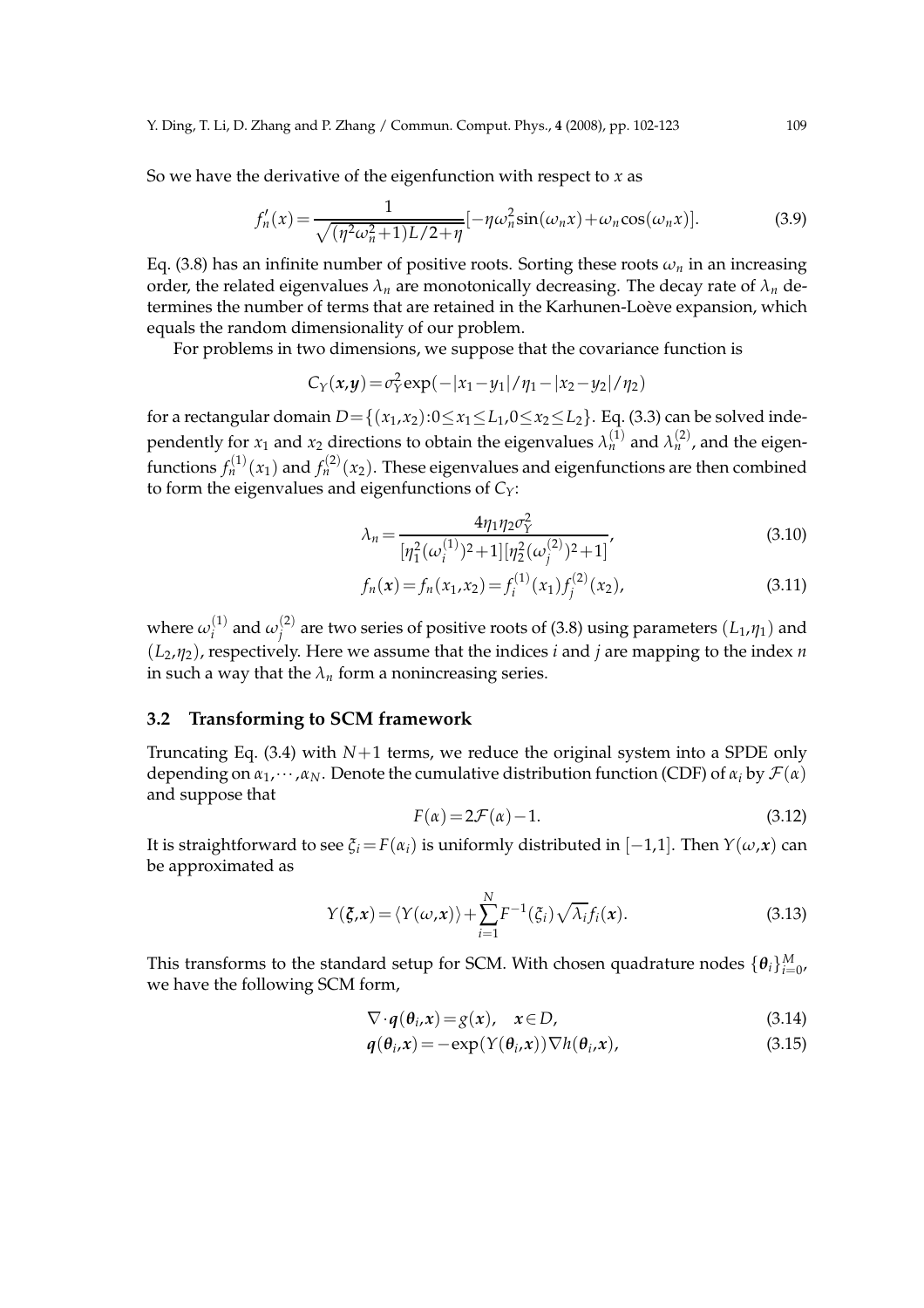subject to the boundary conditions

$$
h(\theta_i, x) = H(x), \quad x \in \Gamma_D,
$$
\n(3.16)

$$
q(\theta_i, x) \cdot n(x) = Q(x), \quad x \in \Gamma_N. \tag{3.17}
$$

We will apply the numerical discretization to the 1D and 2D cases for this system in Section 5.

### **4 Adaptive Stroud SCM**

#### **4.1 Exact solution for 1D case**

Let us first consider one-dimensional flow and assume the forcing term  $g(x)$  to be zero. Hence the governing equation of the flow can be expressed as

$$
\frac{d}{dx}\left[\exp(Y(\omega,x))\frac{d}{dx}h(\omega,x)\right] = 0,\tag{4.1}
$$

with the boundary conditions,

$$
h(\omega, x) = H_0, \ x = 0; \quad h(\omega, x) = H_L, \ x = L,
$$
\n(4.2)

where  $Y(\omega, x) = \ln K_s(\omega, x)$ . It is not difficult to get the analytic solution of Eqs. (4.1) and  $(4.2)$ ,

$$
h(\omega, x) = (H_L - H_0) \frac{\int_0^x \exp(-Y(\omega, y)) dy}{\int_0^L \exp(-Y(\omega, y)) dy} + H_0, \quad x \in [0, L].
$$
 (4.3)

If  $Y(\omega, x)$  is approximated with KL expansion (3.13), then we take differentiation with respect to *ξ<sup>i</sup>* to obtain

$$
\frac{\partial h(\xi, x)}{\partial \xi_i} = -\sqrt{\lambda_i} (H_L - H_0) \frac{dF^{-1}(\xi_i)}{d\xi_i} \cdot \frac{(G_i(\xi, x)H(\xi, L) - G_i(\xi, L)H(\xi, x))}{(H(\xi, L))^2},
$$
(4.4)

where

$$
G_i(\xi, x) = \int_0^x \exp(-Y(\xi, y)) f_i(y) dy,
$$
\n(4.5)

$$
H(\xi, x) = \int_0^x \exp(-Y(\xi, y)) dy.
$$
 (4.6)

On the other hand, from Eq. (3.8) one can find the solutions  $\omega_n \sim n\pi/L$  for large *n*, which means that  $\lambda_n$  defined by (3.6) decreases at a rate of  $1/n^2$ . The definition of eigenfunctions, (3.7), shows  $|f_n(x)|$  are bounded. So formally we get the smoothness information of *h* in the space for random variables

$$
\left|\frac{\partial h(\xi, x)}{\partial \xi_i}\right| \sim \mathcal{O}\left(\frac{1}{i}\right), \quad i = 1, 2, \cdots, N,\tag{4.7}
$$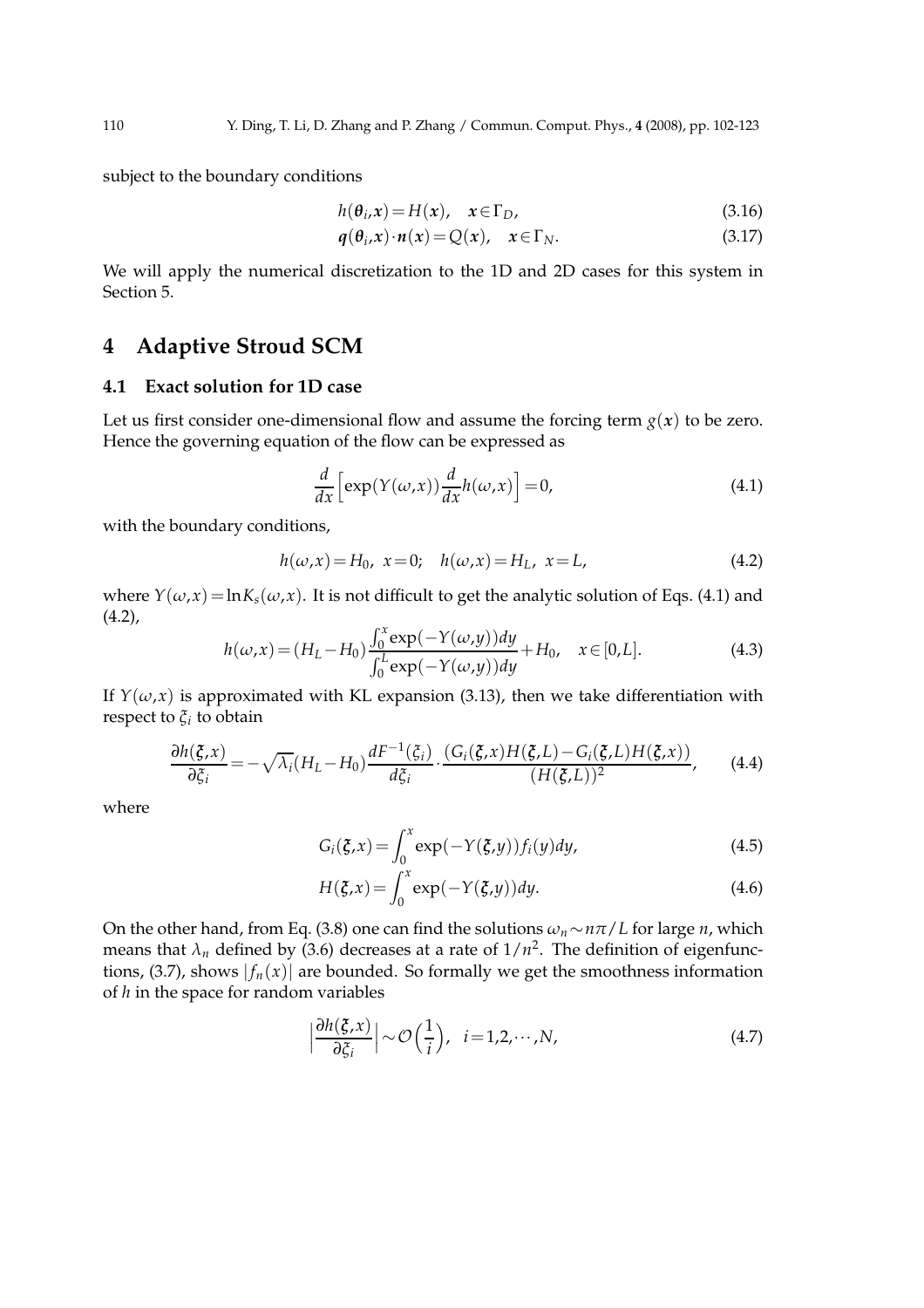after ignoring some common factors for different *i*. One can see from (4.7) that *h*(*ξ*,*x*) is smoother in the *ξ*<sub>*i*</sub>-direction when *i* is large. Similar estimates can also be obtained for second-order derivatives to *ξ*,

$$
\left|\frac{\partial^2 h(\xi, x)}{\partial \xi_i \partial \xi_j}\right| \sim \mathcal{O}\left(\frac{1}{ij}\right), \quad i, j = 1, 2, \cdots, N. \tag{4.8}
$$

This information is our basic motivation for a modified Stroud method. A more rigorous analysis on the eigenvalue decay of KL expansion can be found in [24].

#### **4.2 Adaptive Stroud collocation method**

A rough analysis [11] shows that the Stroud cubature error depends on the first and second derivatives of the integrand. The analysis in the last subsection suggests that the leading error terms come from the first derivative with respect to  $\xi$ <sup>*i*</sup> when *i* is small. This heuristic estimate is quite instructive for constructing new methods. Recalling the drawback of the direct Stroud method is that there is no way to decrease the error by adding more collocation points if the dimension *N* is prescribed, we propose to improve the Stroud method as follows. To get a more accurate result, we need to subdivide the space [−1,1] *<sup>N</sup>* into some small parts and take the integral in each part. But the crux of the matter is to *just subdivide the leading dimensions of h in the θ space since the variation in the remaining dimensions is relatively smooth on the basis of the analysis* (4.7)*.* This technique is only applicable to cases where the spatial structure of the underlying random fields (like the hydraulic conductivity in our example) is known *a priori*, such as with the KL-type expansion. We call this modified algorithm — adaptive Stroud collocation method.

Mathematically, let  $\{P_j\}_{j=1}^K$  express the partitions of  $P$ . By affine transformation, using the collocation points of the Stroud-2 method, one can get the points in  $P_j$ ,  $\{\theta_i^j\}$  $\{G_i\}_{i=0}^N$ . So the approximations about the mean and variance of *h*(*ξ*) are

$$
\langle h(\xi) \rangle = \int_{[0,1]^N} h(\theta) \rho(\theta) d\theta \simeq \frac{2^N}{K(N+1)} \sum_{i=0}^N \sum_{j=1}^K h(\theta_i^j) \rho(\theta_i^j),
$$
\n(4.9)\n
$$
Var(h(\xi))
$$

$$
= \int_{[0,1]^N} h^2(\boldsymbol{\theta}) \rho(\boldsymbol{\theta}) d\boldsymbol{\theta} - \left( \int_{[0,1]^N} h(\boldsymbol{\theta}) \rho(\boldsymbol{\theta}) d\boldsymbol{\theta} \right)^2
$$
  

$$
\simeq \frac{2^N}{K(N+1)} \sum_{i=0}^N \sum_{j=1}^K h^2(\boldsymbol{\theta}_i^j) \rho(\boldsymbol{\theta}_i^j) - \left( \frac{2^N}{K(N+1)} \sum_{i=0}^N \sum_{j=1}^K h(\boldsymbol{\theta}_i^j) \rho(\boldsymbol{\theta}_i^j) \right)^2.
$$
 (4.10)

We will apply this method to the steady-state porous media flow in Section 5. The results will be presented in detail there.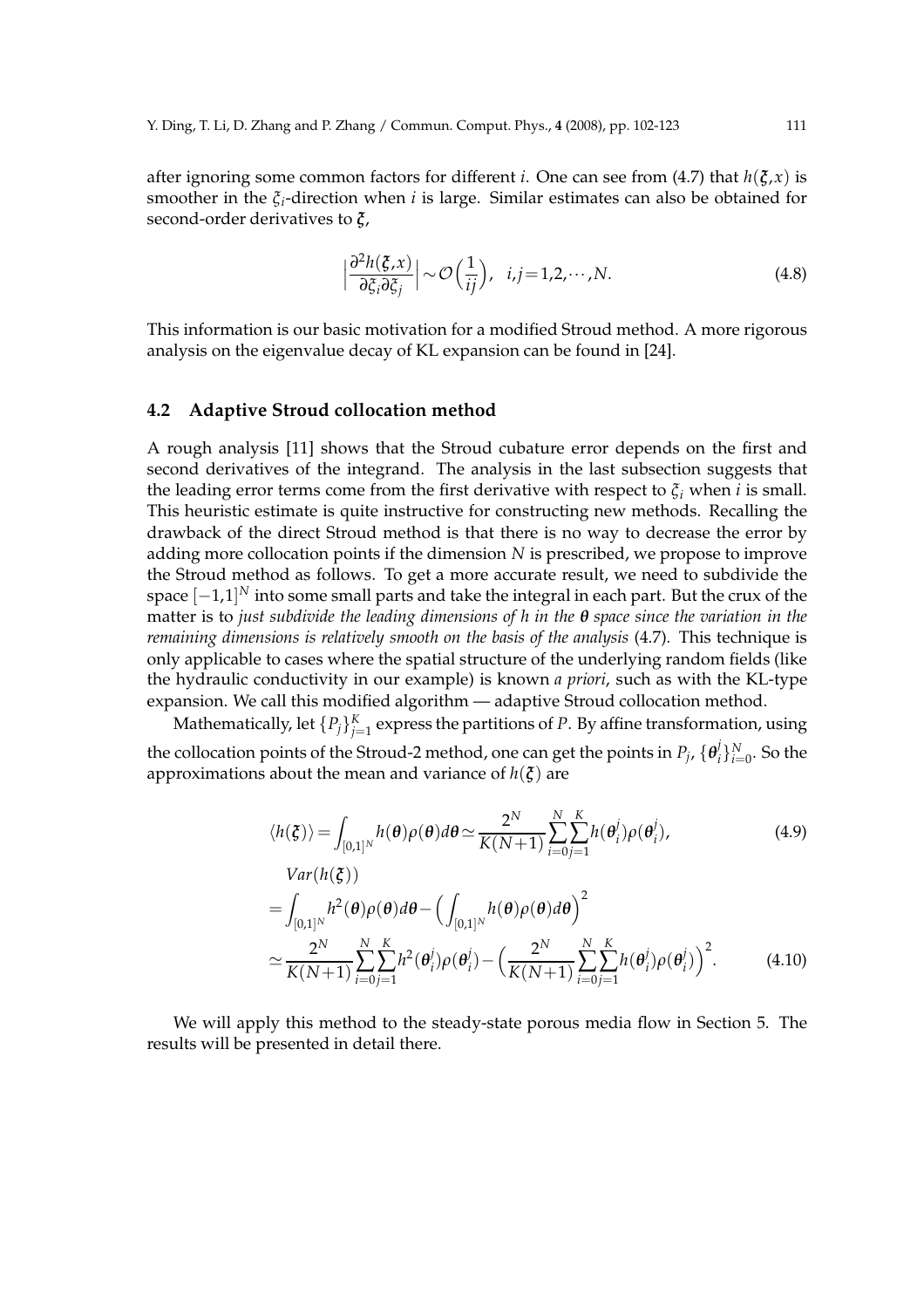#### **4.3 Summary**

From the previous analysis we conclude:

- 1. The Stroud-2 SCM presents the best choice of collocation points to get the degree of exactness 2. However, there is no way to improve the accuracy for the standard Stroud method. In order to get a better result, we propose the adaptive Stroud collocation method to divide the leading dimensions of *h* in the *θ* space.
- 2. Assume *M*′ , the number of dimensions, to be divided and *I* the partition number for each dimension, we often take *I* and *M*′ small in practice, which does not increase the computational effort very much. And it is enough to decrease the error in evidence, as is shown in Section 5. For the concrete choice of *I* and *M*′ , we get them by the energy ratios. The details will be shown in Section 5.

### **5 Results and discussions**

#### **5.1 Illustrative examples in 1D**

In this and the following subsections we present numerical examples to illustrate the KL based adaptive Stroud SCM and examine its validity and applicability to flow in porous media.

At first, we consider a one-dimensional domain of length  $L = 10.0|L|$  (where [L] denotes any consistent length unit). The boundary conditions are prescribed heads at the two ends,  $H_0$ =7.0[*L*] and  $H_L$ =5.0[*L*]. The mean of the log hydraulic conductivity is given as  $\langle Y \rangle$  =0.0. In the first example, the variance is  $\sigma_Y^2$  =1.0 and the correlation length *η*=4.0.

The eigenvalues and eigenfunctions,  $\lambda_n$  and  $f_n(x)$   $(n = 1, 2, \dots)$ , can be determined analytically by solving Eqs. (3.6) and (3.7). The eigenvalues are monotonically decreasing as illustrated in Fig. 1(a) for cases with different correlation lengths (*η*=2 and 4). Fig. 1(b) shows the sum of eigenvalues as a function of the number of included terms. From Eq. (3.1) we have

$$
\sigma_Y^2 = \sum_{n=1}^{\infty} \lambda_n f_n^2(x).
$$

Since  $\{f_n(x)\}\$ forms a complete basis, we have

$$
meas(D)\sigma_Y^2 = \sum_{n=1}^{\infty} \lambda_n
$$

by integration, where  $meas(D)$  is the measure of the domain size (length, area, or volume for 1D, 2D, or 3D domains, respectively). On the other hand,  $\lambda_n$  expresses the energy and input information of random for each term. Usually, to assure that enough random information is included, we suppose the ratio of input energy to total energy,  $\sum_{n=1}^{N}$ λ<sub>n</sub>/(meas(D) $\sigma_{Y}^{2}$ ), is larger than a constant  $\beta_{1}$ . Owing to the rapid decay, we take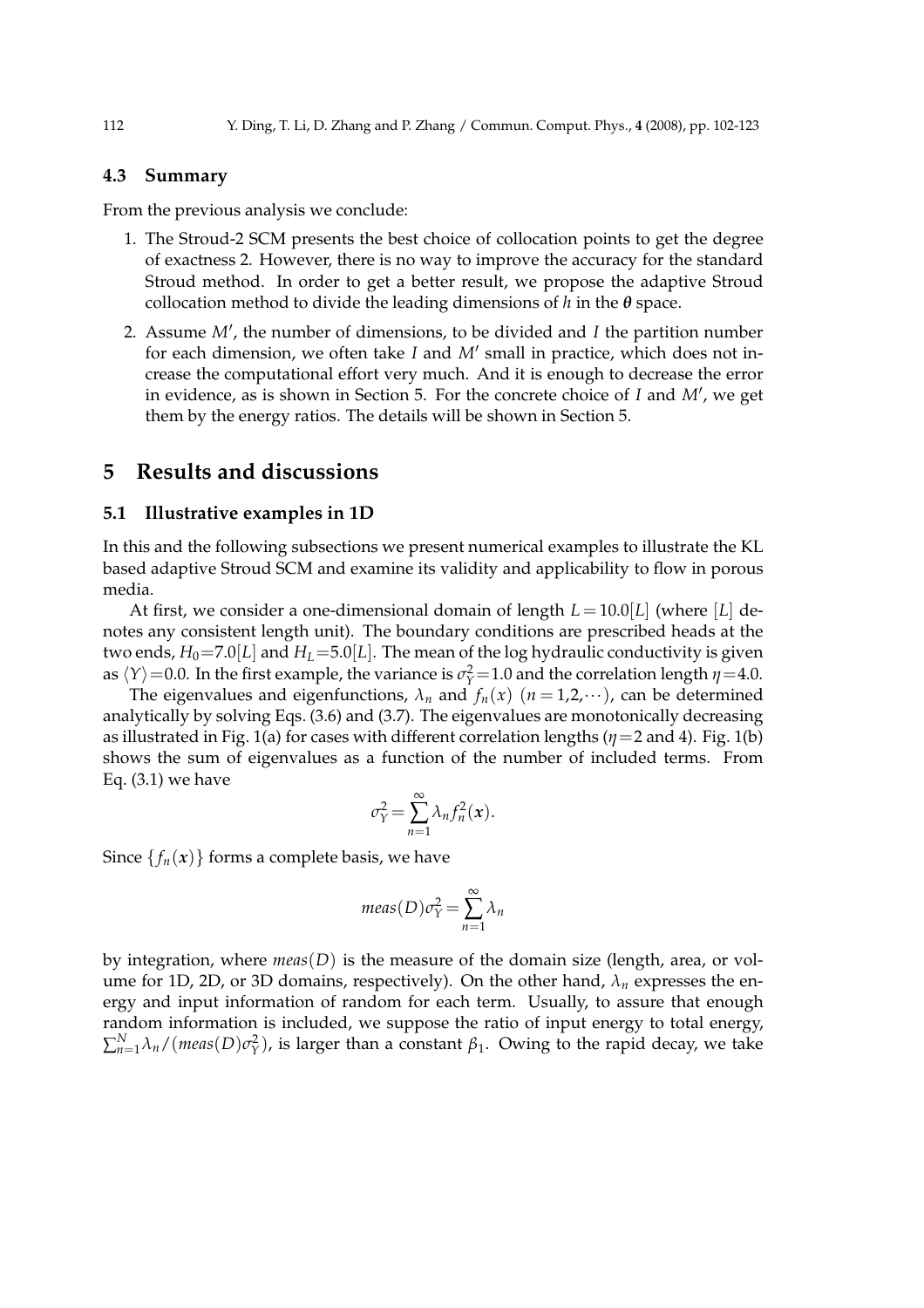

Figure 1: Series of eigenvalues (a) and their finite sums (b), for  $\eta =$  4.0 and  $\eta =$  2.0,  $\sigma_Y^2$ =1.0.



Figure 2: Comparisons of the mean and variance of hydraulic head derived from MC, and SCMs, for  $\eta = 4.0$ and  $\sigma_Y^2 = 1.0$ .

 $\beta_1$  = 0.8 in the computation, which means only the first 3 terms are retained in the KL expansion for  $\eta$  = 4.0. So we have a three-dimensional space for the random variables  $\xi$ .

In the computations, we apply the finite difference method to solve Eq. (4.1) and 41 physical nodes are chosen for all SCMs. For the adaptive Stroud SCM, in order to ensure the subdivided leading dimensions cover enough input random information, we suppose the energy ratio of  $\sum_{n=1}^{M'} \lambda_n / \sum_{n=1}^{N} \lambda_n$  is larger than a constant  $β_2$ . Like  $β_1$ , we take  $β_2$ =0.8 in the computation. This means only the first 2 dimensions are needed to be subdivided when  $\eta$  = 4.0 and we choose to halve these dimensions.

Figs. 2(a) and 2(b) show the mean and variance of hydraulic head, respectively, obtained from SCM with Stroud, adaptive Stroud, tensor products of 4 Gauss points, tensor products of 8 Gauss points, QMC as well as the direct sampling Monte Carlo method.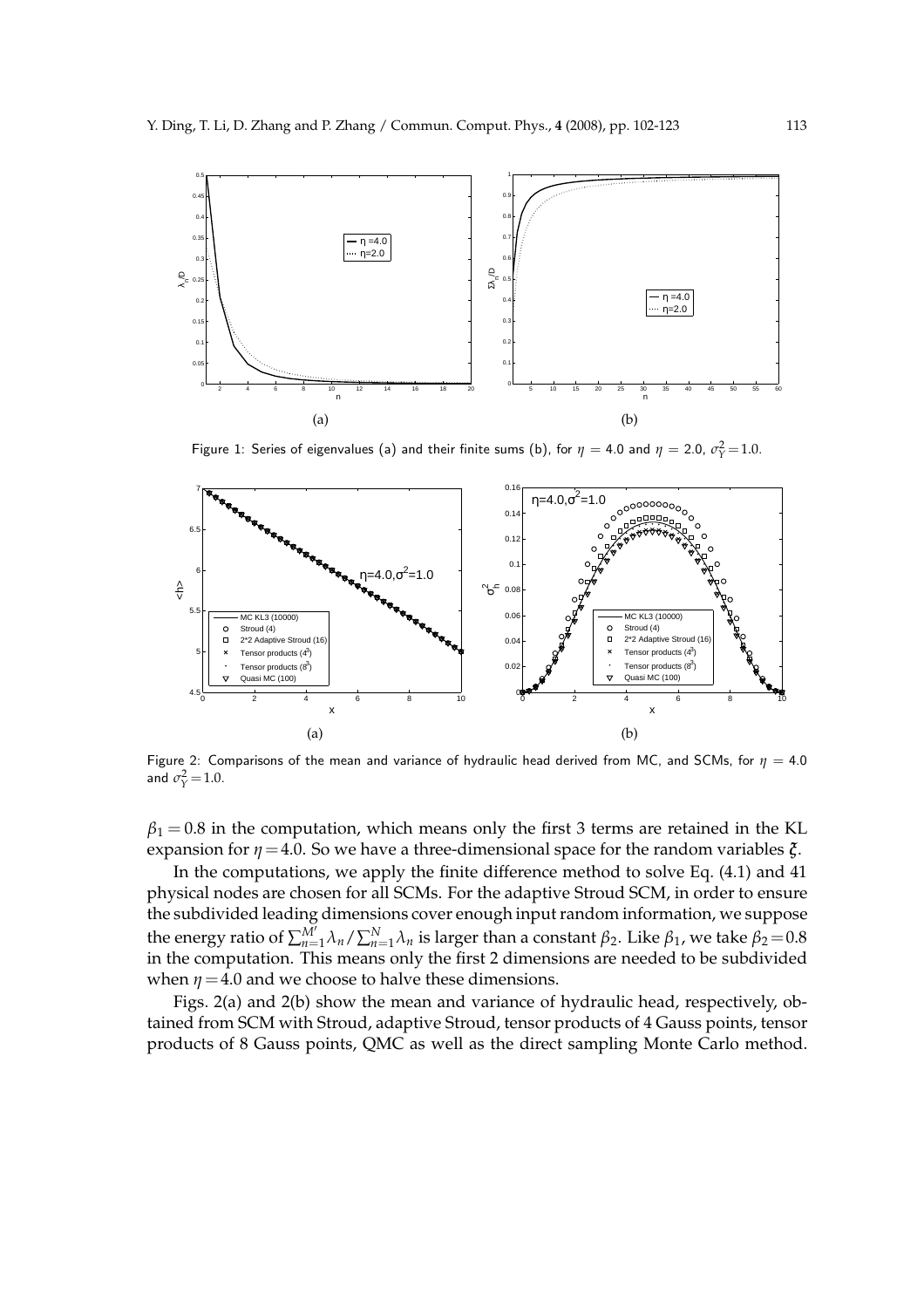

Figure 3: The mean and variance of hydraulic head derived from 4 sets of Monte Carlo simulations, corresponding to 16, 100, 1000, and 10,000 realizations, for  $\eta=$  4.0 and  $\sigma_{\rm Y}^2$   $\!=$  1.0.

There is a solution of the '2<sup>\*</sup>2' adaptive Stroud SCM, where '2 means the first two dimensions of the random variable *ξ* are subdivided, and 2′ means each dimension is divided into 2 parts. Correspondingly, ′2∗3 ′ means that each dimension is divided into 3 parts for the first 2 dimensions of *ξ*, etc.

Since only 3 terms are retained in the KL expansion in this case, the Stroud SCM needs 4 collocation points. For the '2\*2' adaptive Stroud SCM, the number of collocation points needed is 16. The SCMs with tensor products and QMC use 64 and 100 collocation points, respectively. To obtain an accurate solution for comparison, we solve the same problem with the direct sampling Monte Carlo method. We truncate the KL expansion to 3 terms as before to generate the random field of the log hydraulic conductivity based on Eq. (3.4) and make 10,000 realizations in the Monte Carlo simulation to ensure statistical convergence and thus accurate results, which are used as the benchmarks in our study.

Comparisons on computational efforts and the accuracy are made among SCMs and Monte Carlo method. Since the computational efforts for solving Eq. (4.1) for each collocation point in SCMs is the same, the computational complexity is decided by the number of collocation points, i.e., the number of simulations.

Fig. 3 illustrates 6 sets of Monte Carlo simulations, corresponding to 16, 100, 1000, 10000, 20000 and 50000 realizations. It can be found that Monte Carlo simulations with 16 or 100 realizations can not obtain statistically accurate results and that even 1000 realizations are not enough compared to the Monte Carlo results with 10,000 realizations. More realizations improve little which is indistinguishable with eyes. We will take 10,000 realizations for the latter computations. As we have mentioned, only 16 collocation points simulations are needed in the ′2∗2 ′ adaptive Stroud SCM, it is much less than the number of realizations needed in Monte Carlo method. Obviously, the adaptive Stroud SCM is far more efficient than Monte Carlo method. Both the Monte Carlo method and the adaptive Stroud SCM involve sampling. The difference is that in the Monte Carlo method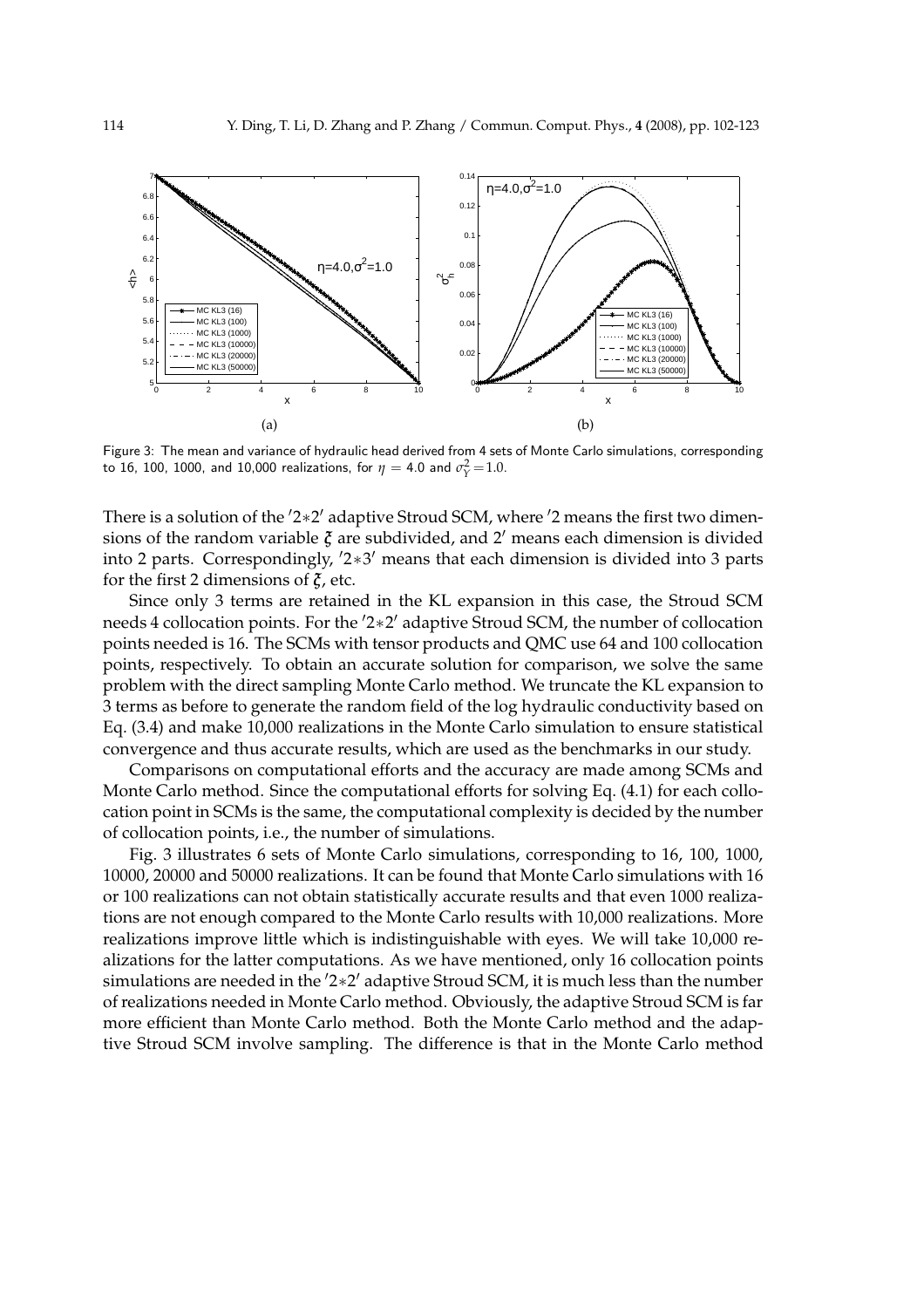realizations are generated randomly, whereas in the adaptive Stroud SCM a structural expression (the polynomial interpolation) of the output random field is generated at first and then the collocation points are adopted according to the adaptive Stroud method.

As we know, the Gauss-Legendre formula has the best algebraic accuracy in 1D. From Section 2.2.1, even we only use 4 Gauss cubature points in every random dimensions, 64 collocation points are needed in the tensor product SCM for this case. It is more than the double of the computational effort for the ′2∗2 ′ adaptive Stroud SCM. However, from Fig. 2(b), the result of the adaptive Stroud SCM is better. The tensor product with 8 Gauss points in each direction gives highly accurate solution, which matches the MC solution quite well. But the computational effort is too large compared with our adaptive Stroud method. From Fig. 2(b), the adaptive Stroud's result is also better than that of QMC. So the adaptive Stroud SCM efficiently decreases the error of Stroud-type method and it needs the least number of collocation points.

Owing to the particular boundary conditions in our examples, the mean head obtained from different approaches are very close to each other. We thus focus our discussion only on the head variance in the following subsections.



Figure 4: Comparisons of head variance derived from SCMs and MC, with different spatial variability, for *η* = 4.0.

To further test the validity of the adaptive Stroud SCM, we have examined two more examples with different spatial variability, while keeping other conditions the same as in the first case. In Fig. 4, we present the comparisons of the head variance derived from the SCMs and Monte Carlo method for  $\sigma_Y^2 = 0.3$  and 2. For small spatial variability, i.e.,  $\sigma_Y^2 =$ 0.3, the result from the adaptive Stroud SCM is almost identical to the Monte Carlo result. As the spatial variability becomes large, i.e.,  $\sigma_Y^2 = 2.0$ , the adaptive Stroud SCM agrees with the Monte Carlo result fairly well. This observation is encouraging as the variance of  $\sigma_Y^2$  = 2.0, being equivalent to the coefficient of variation of hydraulic conductivity  $CV_{K_s}$  =  $\sigma_{K_s}/\langle K_s \rangle$  = 253%, represents a large variability in hydraulic conductivity. We will discuss the case of huge spatial variability in Section 5.2.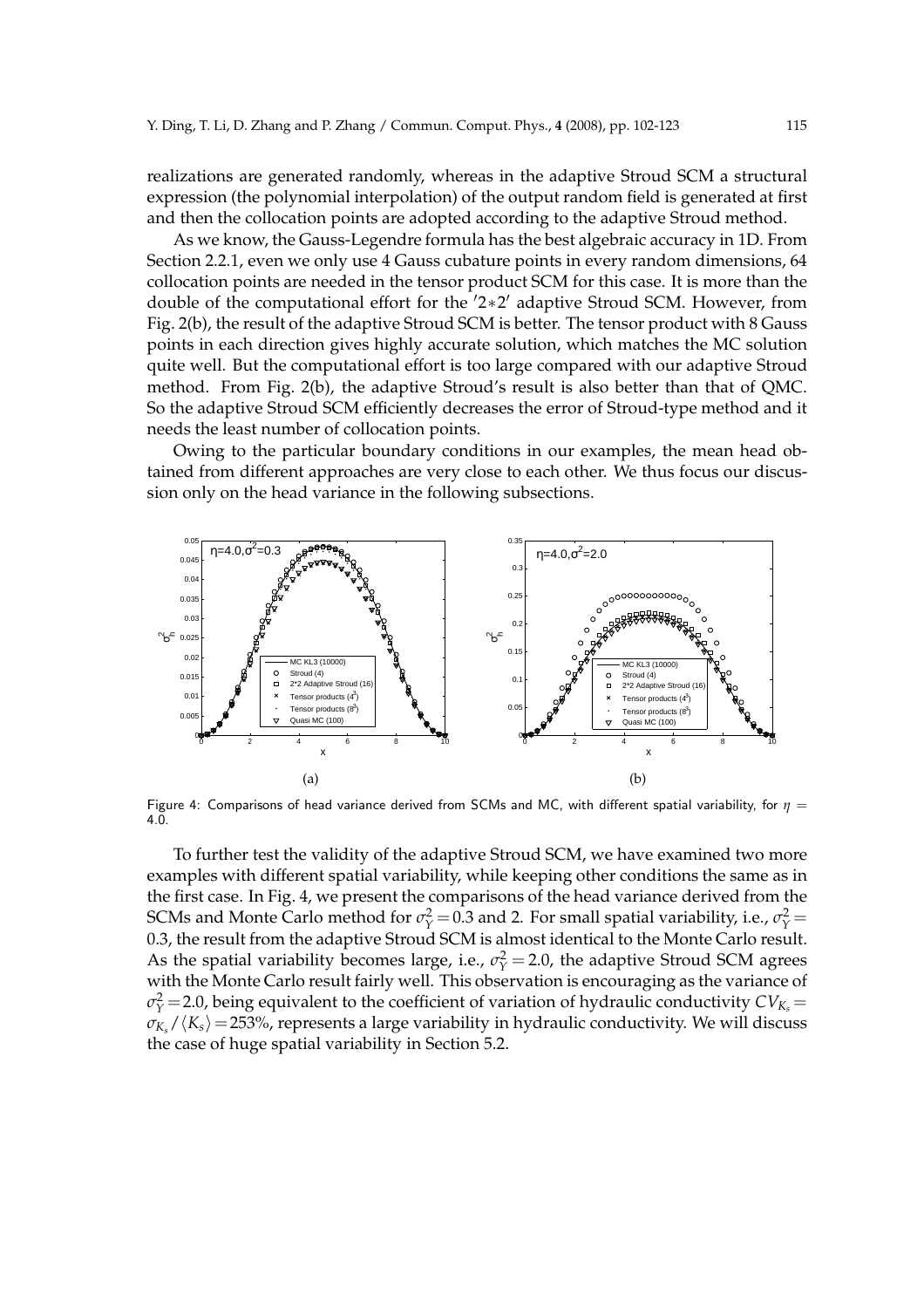#### **5.2 Discussions**

#### **5.2.1 Effect of correlation length**

As shown in Fig. 1, the correlation length *η* relative to the domain length *L* controls the rate of decay in the eigenvalues. To further test the effect of correlation length on the SCM approaches, three cases for  $\eta$  = 2.0 with different spatial variabilities  $\sigma_{\gamma}^2$  = 0.3,1.0 and 2.0, are performed. We also include the Monte Carlo simulation result for comparison. The head variance obtained from those approaches are presented in Fig. 5. Note that the number of physical nodes is also chosen as 41 in SCMs and the number of realizations in Monte Carlo simulations is 10,000. A smaller number of physical nodes or realizations in Monte Carlo simulations could lead to inaccurate results. To ensure the ratio of energy,  $\sum_{n=1}^{N} \lambda_n / (meas(D)\sigma_Y^2)$ , is larger than  $\beta_1 = 0.8$ , the retained dimension number in the KL expansion for SCMs is chosen as *N*=6. To ensure the ratio of energy,  $\sum_{n=1}^{M'} \lambda_n / \sum_{n=1}^{N} \lambda_n$ , is larger than  $\beta_2 = 0.8$ , the divided dimension number in adaptive Stroud SCM is chosen as *M'* = 3. In this case, we apply tensor product of 2 Gauss points and 8 Gauss points in each direction to make comparison. For the  $2<sup>6</sup>$  integration points, the computational effort is comparable to our adaptive Stroud method (56 points), but the accuracy is worse; for the  $8<sup>6</sup>$  integration points, it is very accurate but the computational effort is too large! From Fig. 5, we observe that for small or moderate spatial variability, i.e.,  $\sigma_Y^2 = 0.3$  or 1.0, the results obtained from the adaptive Stroud SCM agree well with those from Monte Carlo method. When  $\sigma_Y^2$  is large, i.e.,  $\sigma_Y^2$  = 2.0, the adaptive Stroud SCM's result is still close to the Monte Carlo result while the other SCM approaches do not perform well.

## **5.2.2** Effect of large spatial variability  $\sigma_{\gamma}^2$

As illustrated in the previous sections, for moderate spatial variability, the adaptive Stroud SCM can obtain quite accurate results. In this section, we examine a case with a huge spatial variability, i.e,  $\sigma_{\rm Y}^2$  = 4.0, corresponding to the coefficient of variation of hydraulic conductivity  $CV_{K_s} = 732\%$  [37]. If we take  $\beta_1 = \beta_2 = 0.8$  for  $\eta = 4.0$ , Fig. 5(d) shows there are some deviations between the adaptive Stroud SCM's result and the MC's in this huge spatial variability case. To improve this result, we increase the energy ratio,  $\beta_1 = \beta_2 = 0.9$ . The retained dimension number in the KL expansion for SCMs is chosen as  $N = 6$  and the divided dimension number in adaptive Stroud SCM is chosen as  $M' = 3$ . Meanwhile, the number of collocation points needed in adaptive Stroud SCM is 56 now. It is clear that the more collocation points can efficiently decrease the error and lead to a better result.

#### **5.2.3 Effect of different subdivided dimensions**

As we know, adding the collocation points generally can decrease the SCM's error. Since the random vector  $\boldsymbol{\xi} = (\xi_1, \xi_2, \cdots, \xi_N)^T$ , which is used in Section 3, satisfies a uniform distribution. Why do we just divide the leading dimensions, not other dimensions? The reason is the coefficients of  $F^{-1}(\xi_i)$  are different in KL expansion (3.13). Since  $\lambda_i$  are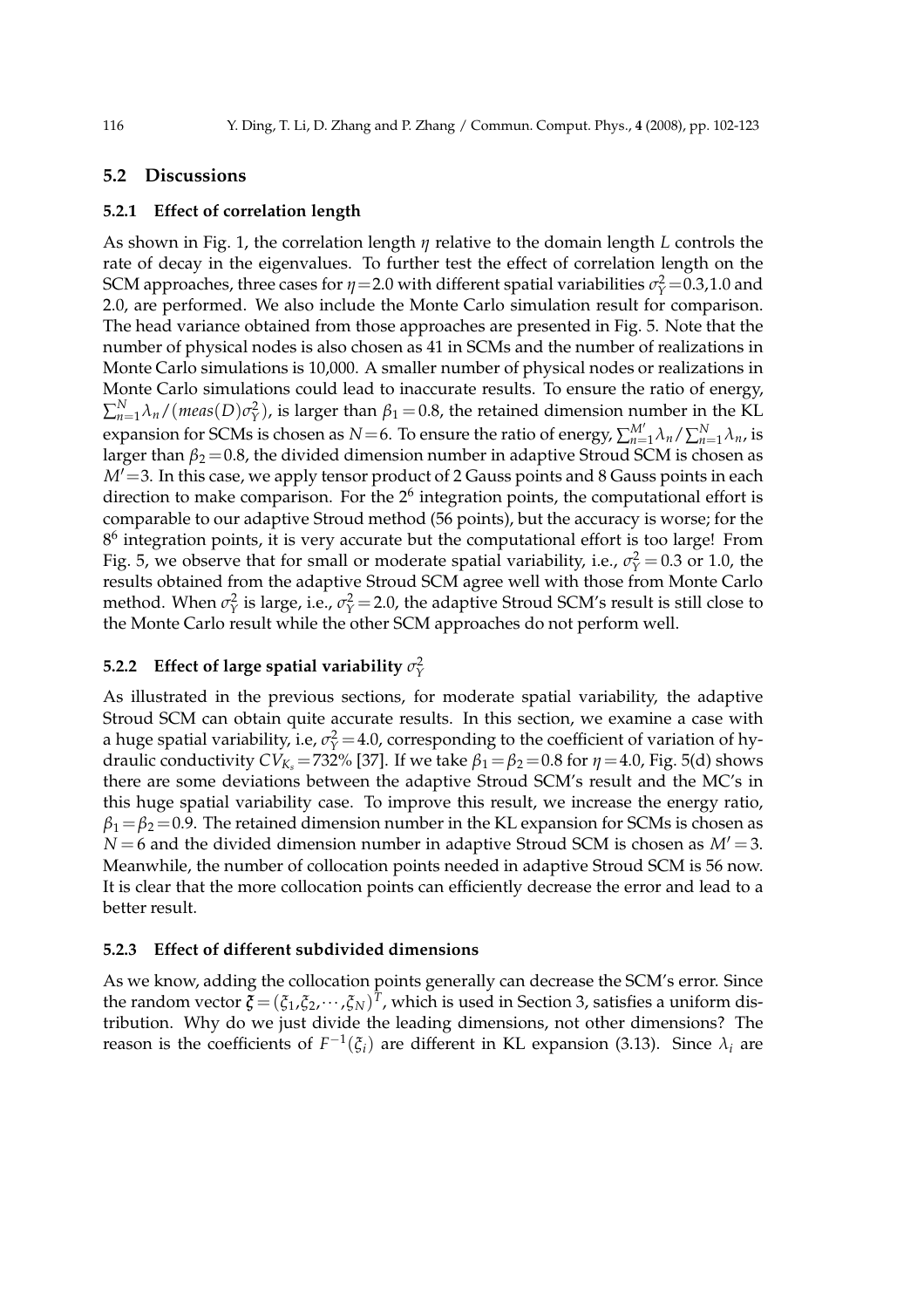

Figure 5: Comparisons of head variance derived from SCMs and MC, with different spatial variability and different correlation length.

monotonically rapidly decreasing,  $Y(\xi, x)$  is more sensitive to the leading random dimensions and the variation in the rest dimensions is relatively smooth. Fig. 6 compares the head variance derived from different subdivided dimensions, respectively, for  $\eta$  = 4.0 and  $\eta = 2.0$ ,  $\sigma_Y^2 = 1.0$ . In Fig. 6,  $\prime 0 + 2 * 2'$  expresses to halve the first two dimensions and ′2+2∗2 ′ expresses to halve the third and forth dimensions, and so on. The results support our assertion that refining the leading dimensions is effective and sufficient.

#### **5.3 Illustrative examples in 2D**

We consider two examples in the two-dimensional case in this section. In the first example, the flow domain is a square of a size  $L_1 = L_2 = 10.0[L]$ , uniformly discretized into  $40\times40$  square elements. The non-flow conditions are prescribed at the two lateral boundaries. The hydraulic head is prescribed at the left and right boundaries as  $H_0$  and  $H_L$ ,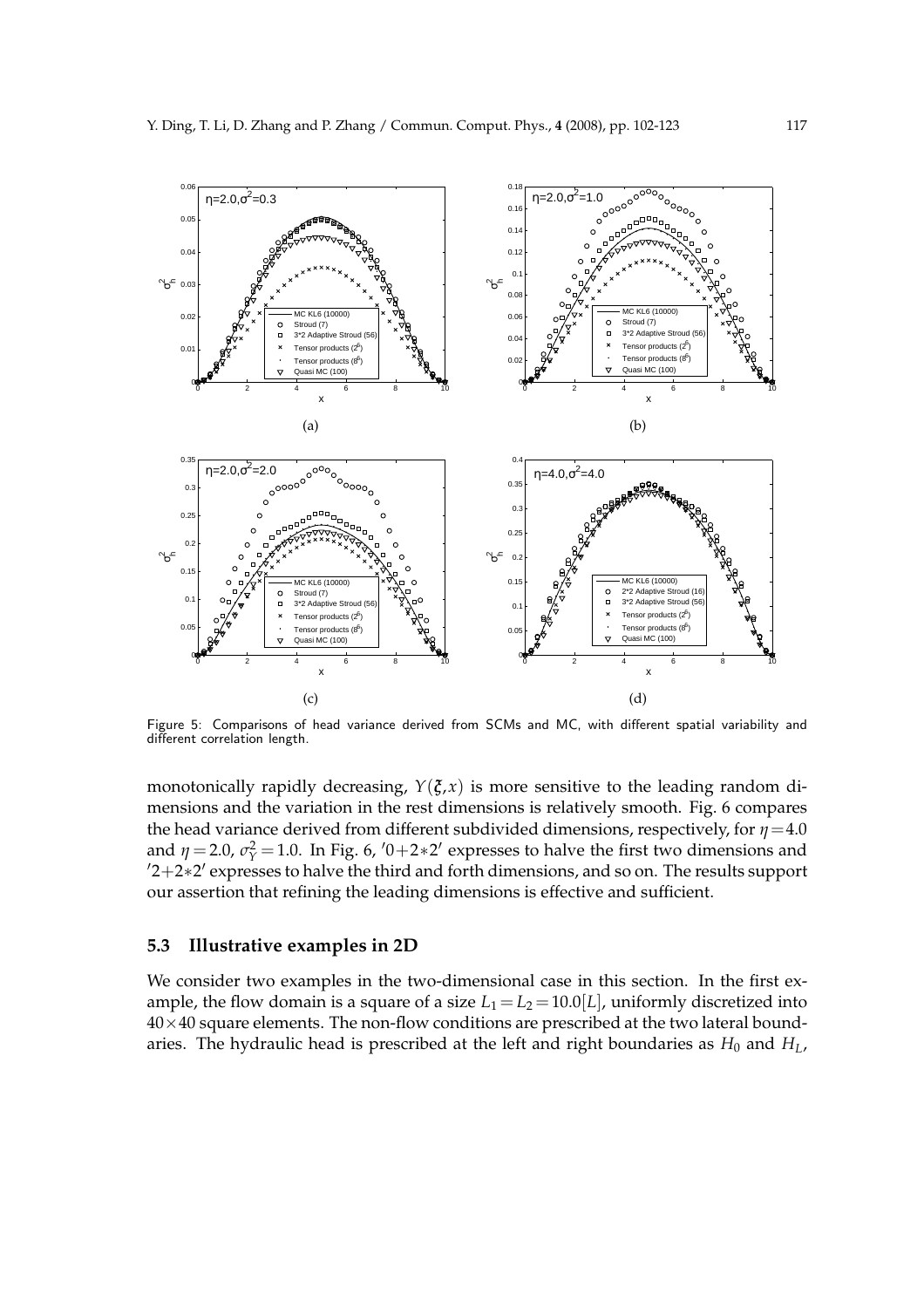

Figure 6: Comparisons of head variance derived from different divided dimensions, for  $\eta=$  4 and  $\eta=$  2,  $\sigma_Y^2$ =1.0.



Figure 7: Series of eigenvalues and their finite sums for two-dimensional square flow domain with a separable covariance function, for  $\eta = 4.0$  and  $\sigma_Y^2 = 1.0$ .

respectively, which produces a mean flow from the left to the right. Assume the source (or sink) term,  $g(x)$ , to be zero. The mean of the log hydraulic conductivity is also given as  $\langle Y \rangle$  =0.0. For simplicity, it is assumed in the following examples that the log saturated hydraulic conductivity  $Y(\omega, x) = \ln K_s(\omega, x)$  is second-order stationary with a separable exponential covariance function

$$
C_Y(x,y) = C_Y(x_1,x_2,y_1,y_2) = \sigma_Y^2 \exp\left[-\frac{|x_1-y_1|}{\eta} - \frac{|x_2-y_2|}{\eta}\right].
$$
 (5.1)

From Eqs. (2.1) and (2.2), for this case the governing equation can be expressed as

$$
\frac{\partial^2 h(\omega, x)}{\partial x_1^2} + \frac{\partial^2 h(\omega, x)}{\partial x_2^2} + \frac{\partial Y(\omega, x)}{\partial x_1} \frac{\partial h(\omega, x)}{\partial x_1} + \frac{\partial Y(\omega, x)}{\partial x_2} \frac{\partial h(\omega, x)}{\partial x_2} = 0.
$$
 (5.2)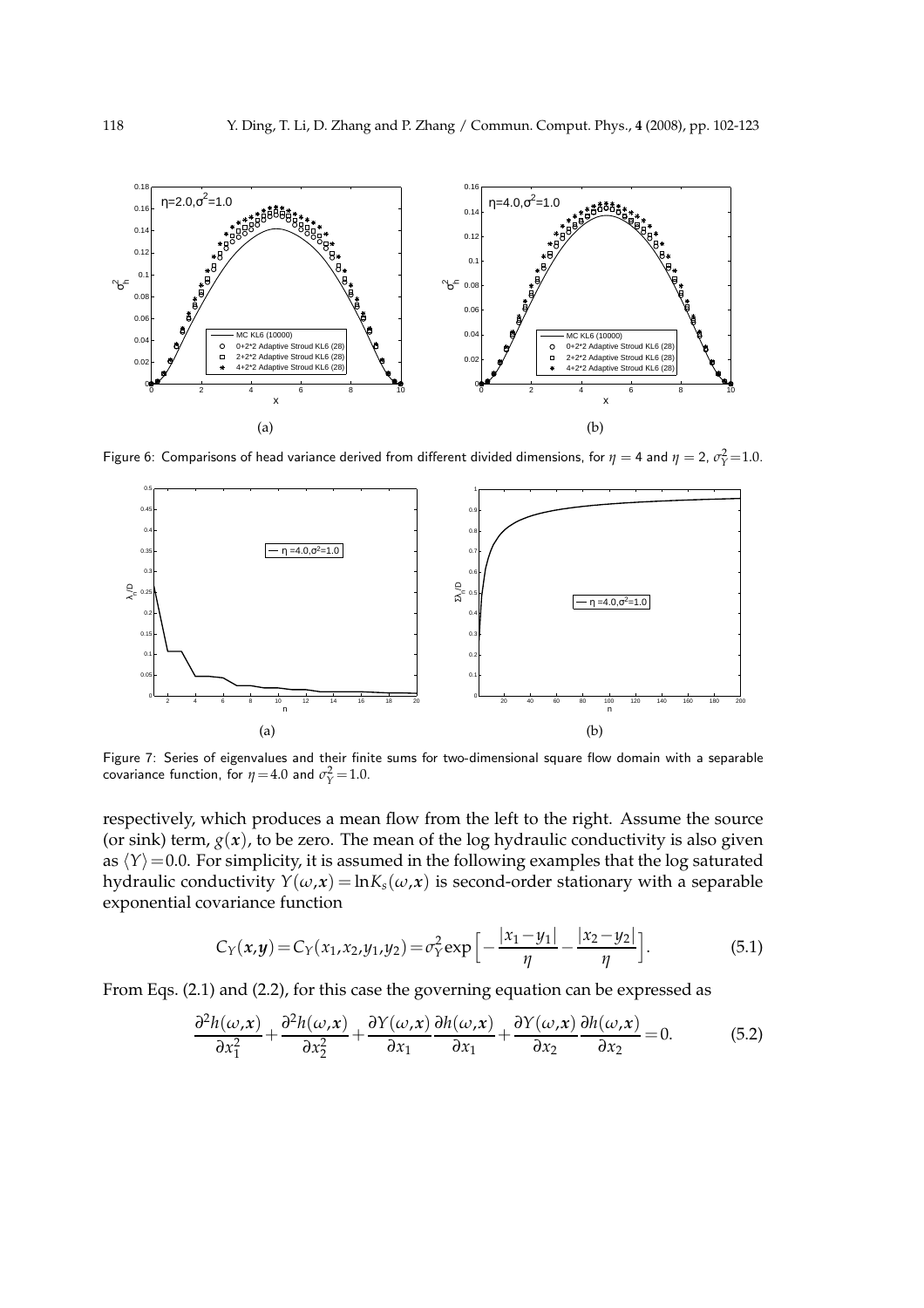

Figure 8: Head variance derived from MC, Stroud SCM and adaptive Stroud SCM at  $x_2 = 5.0$ , with different boundary conditions, for  $\eta = 4.0$  and  $\sigma_Y^2 = 1.0$ .

Here we suppose  $\eta$  =4.0 and  $\sigma_{\gamma}^2$  =1.0. Fig. 7 shows the series of eigenvalues and their finite sums. By the difference between Fig. 1(a) and Fig. 7(a), one can find the eigenvalue decay ratio in two dimension is slower. To ensure the computational complexity is suitable, we value  $\beta_1 = 0.6$  and  $\beta_2 = 0.8$  in this case. That is, the retained dimension number in the KL expansion for the adaptive Stroud SCM is chosen as  $N = 7$  and the divided dimension number in the adaptive Stroud SCM is chosen as *M*′ =3.

Fig. 8 compares the head variance from the Monte Carlo simulations, the Stroud SCM and the adaptive Stroud SCM along the cross section  $x_2 = 5.0$ , for different boundary conditions. In Fig. 8(a),  $H_0 = 10.5[L]$  and  $H_L = 10.0[L]$ . In Fig. 8(b),  $H_0 = 7.0[L]$  and  $H_L = 5.0[L]$ . For comparison, we conduct Monte Carlo simulations using 10,000 two-dimensional realizations generated on the grid of  $41 \times 41$  nodes with the separable covariance function given in Eq. (5.1), based on Eq. (3.4) with 200 terms. It is shown that the adaptive Stroud SCM can obtain quite accurate results.

In the second case, two wells are located at  $(3.0|L|,3.0|L|)$  and  $(7.0|L|,7.0|L|)$  with strengths of  $-1.0[L^3/T]$  and  $1.0[L^3/T]$  (where T is any consistent time unit). A negative strength represents extraction of fluid out of the domain. We compare results from the Monte Carlo simulations, the Stroud SCM and the adaptive Stroud SCM along the diagonal line which passes both wells, as indicated in Fig. 9.

From Eqs. (2.1) and (2.2), the governing equation can be expressed as

$$
\nabla \cdot (K_s(\omega, x) \nabla h(\omega, x)) = -g(x). \tag{5.3}
$$

The hydraulic head is prescribed at the left and right boundaries as  $H_0 = 10.5[L]$  and  $H_L = 10.0|L|$ , respectively, while keeping other conditions the same as in the first twodimensional case. To compare the results in detail, the flow domain is uniformly discretized into  $80 \times 80$  grids. The steady state, saturated flow equation is solved for each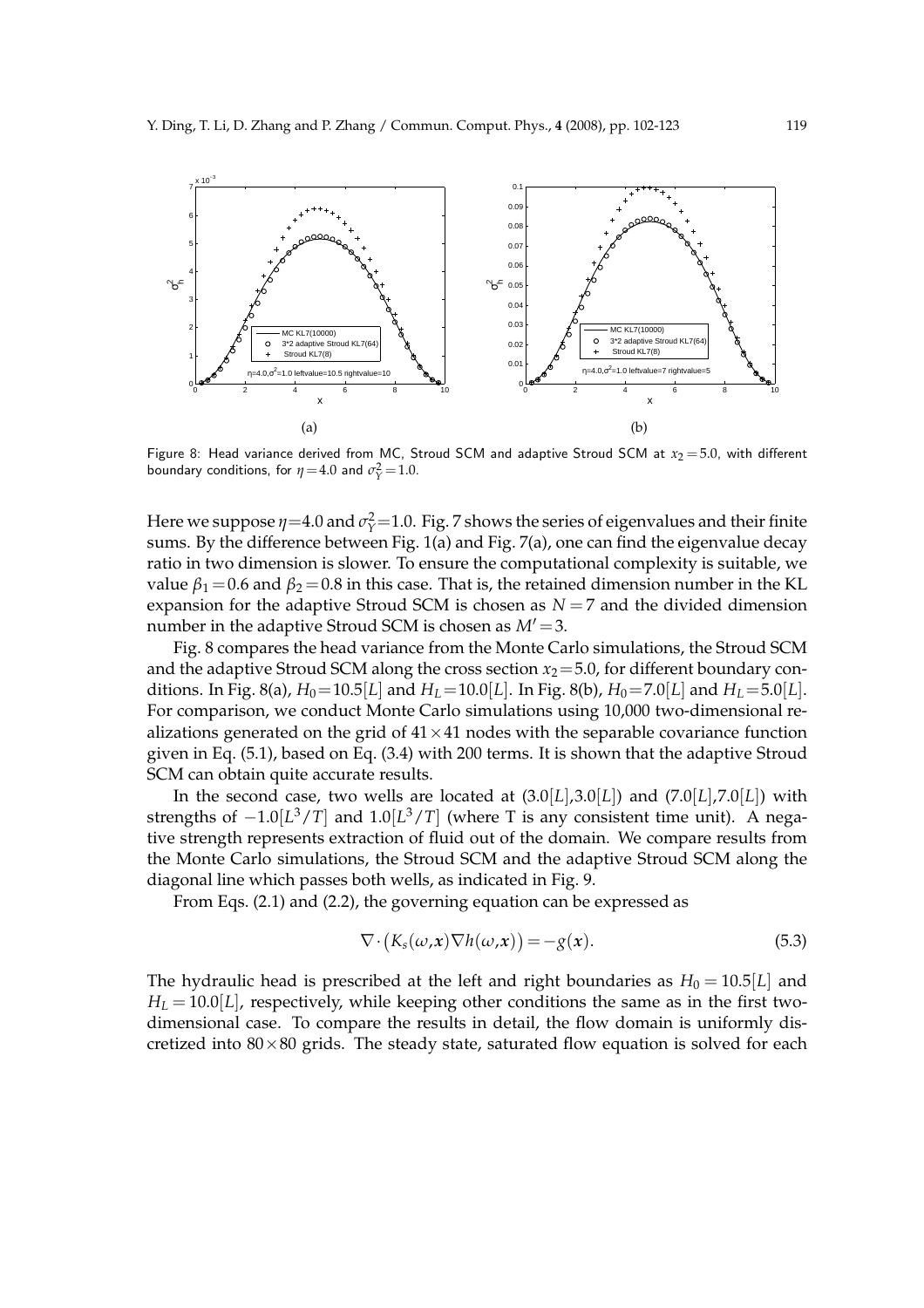

Figure 9: Boundary configuration for the second 2D illustrative example.



Figure 10: Comparison of (a) detrended mean head and (b) head variance derived from Monte Carlo, Stroud SCM and adaptive Stroud SCM along the diagonal line, for  $\eta$  = 4.0 and  $\sigma_{\Upsilon}^2$  = 1.0.

realization of the log hydraulic conductivity, using the finite difference method. The multi-grid method is used to resolve Eq. (5.3). Then, the sample statistics of the flow fields, i.e., the mean predictions of head as well as its associated uncertainty (variance), are computed from realizations.

We compare the results from the Monte Carlo simulations against those from the Stroud SCM and the adaptive Stroud SCM. Due to the particular boundary configuration in our example, the mean head profiles derived from different approaches do not differ significantly. To illustrate their differences more clearly, we plot the detrended mean head rather than the mean head itself. Fig. 10(a) compares the detrended mean head obtained from Monte Carlo simulations, Stroud SCM and adaptive Stroud SCM along the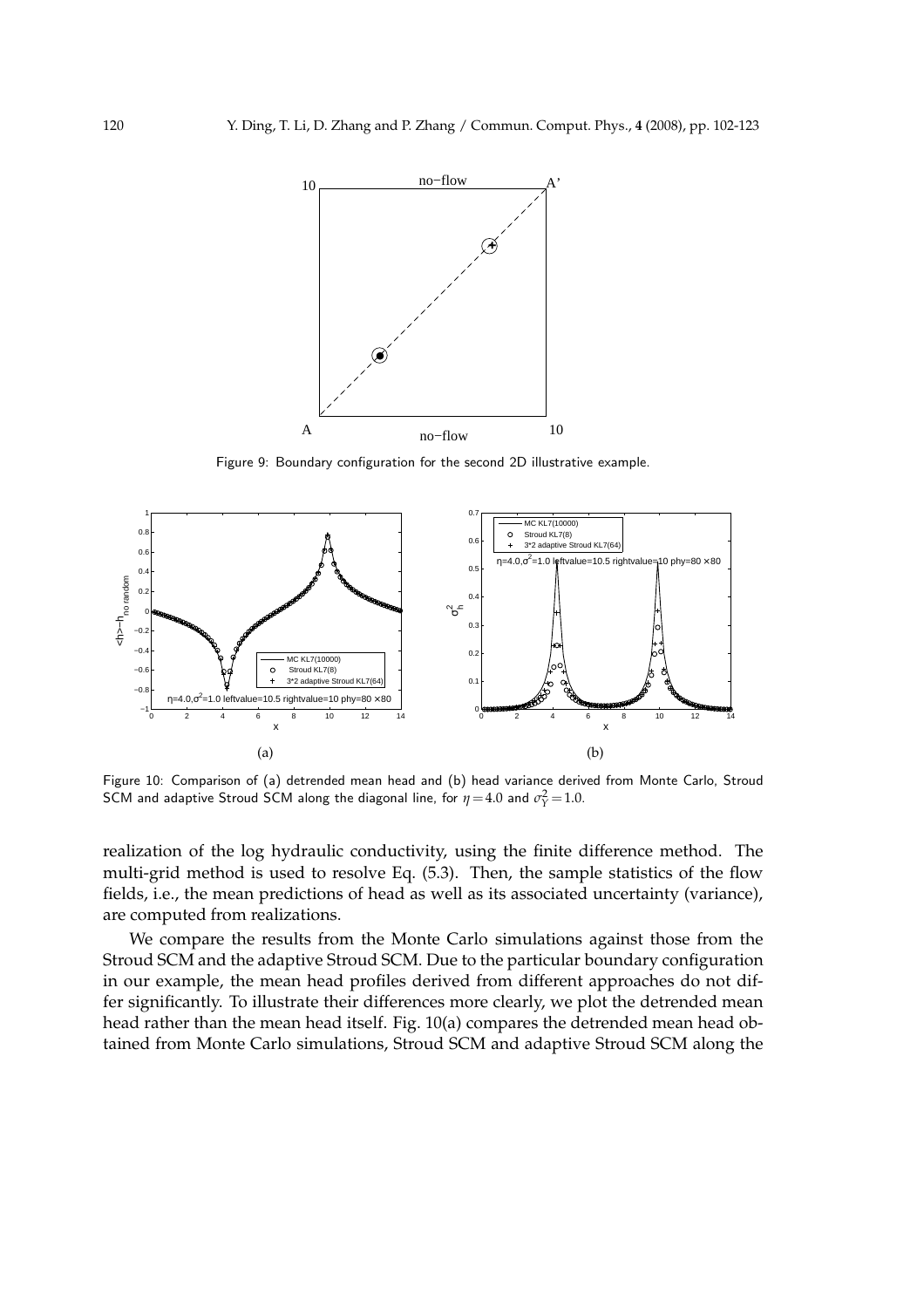cross section *AA*′ . It is seen that the mean head from both Stroud and adaptive Stroud SCM are very close to the Monte Carlo results. Fig. 10(b) depicts the comparison of head variance derived from Monte Carlo simulations, Stroud SCM and adaptive Stroud SCM. Although the result of the Stroud SCM shows a pattern similar to that of the Monte Carlo results, the discrepancies are large in well locations. The result of the adaptive Stroud SCM is getting closer to the Monte Carlo result.

# **6 Conclusions**

In this study, we combined the Karhunen-Loève expansion (KLE) with the stochastic collocation method (SCM) to present a new method — the adaptive Stroud SCM — for uncertainty analysis of flow in random porous media. This approach is appealing because it results in independent deterministic differential equations, which similar to the Monte Carlo method, can be implemented with existing codes. We applied the adaptive Stroud SCM to several cases of 1D and 2D flows in random porous media, with different spatial variabilities and correlation lengths. Comparisons with the Monte Carlo method, the tensor products SCM and the QMC SCM are also done. This study leads to the following conclusions:

- 1. With a relatively small computational effort, the adaptive Stroud method based on KLE is feasible for quantifying uncertainty associated with flow in random porous media, where the random process and stochastic differential equation have to be considered.
- 2. Similar to the Monte Carlo method, the adaptive Stroud SCM can be easily implemented with existing codes and naturally parallelized.
- 3. Many covariances of the random log transformed hydraulic conductivity field,  $C_Y(x, y)$ , can result in the rapid decay of eigenvalues like (3.5), which is taken into account by the adaptive Stroud SCM through subdividing the leading dimensions in probability space. Under certain accuracy, the computational effort of adaptive Stroud SCM is the smallest among the SCMs that we have tried.
- 4. The energy ratios,  $\beta_1$  and  $\beta_2$ , are important to determine the collocation points of the adaptive Stroud SCM. As we have shown, it is enough to have the value of  $\beta_1=\beta_2=0.8$  in 1D as a rule. While for larger spatial variability, increasing the value of  $β_1$  and  $β_2$  is needed and the adaptive Stroud SCM remains efficient.

## **Acknowledgments**

T. Li acknowledges the support by National Natural Science Foundation of China (NSFC) grants 10401004, and the National Basic Research Program under the grant 2005CB321704. D. Zhang is grateful to the supports by NSFC through grant 50688901 and by the National Basic Research Program through grant 2006CB705800. P. Zhang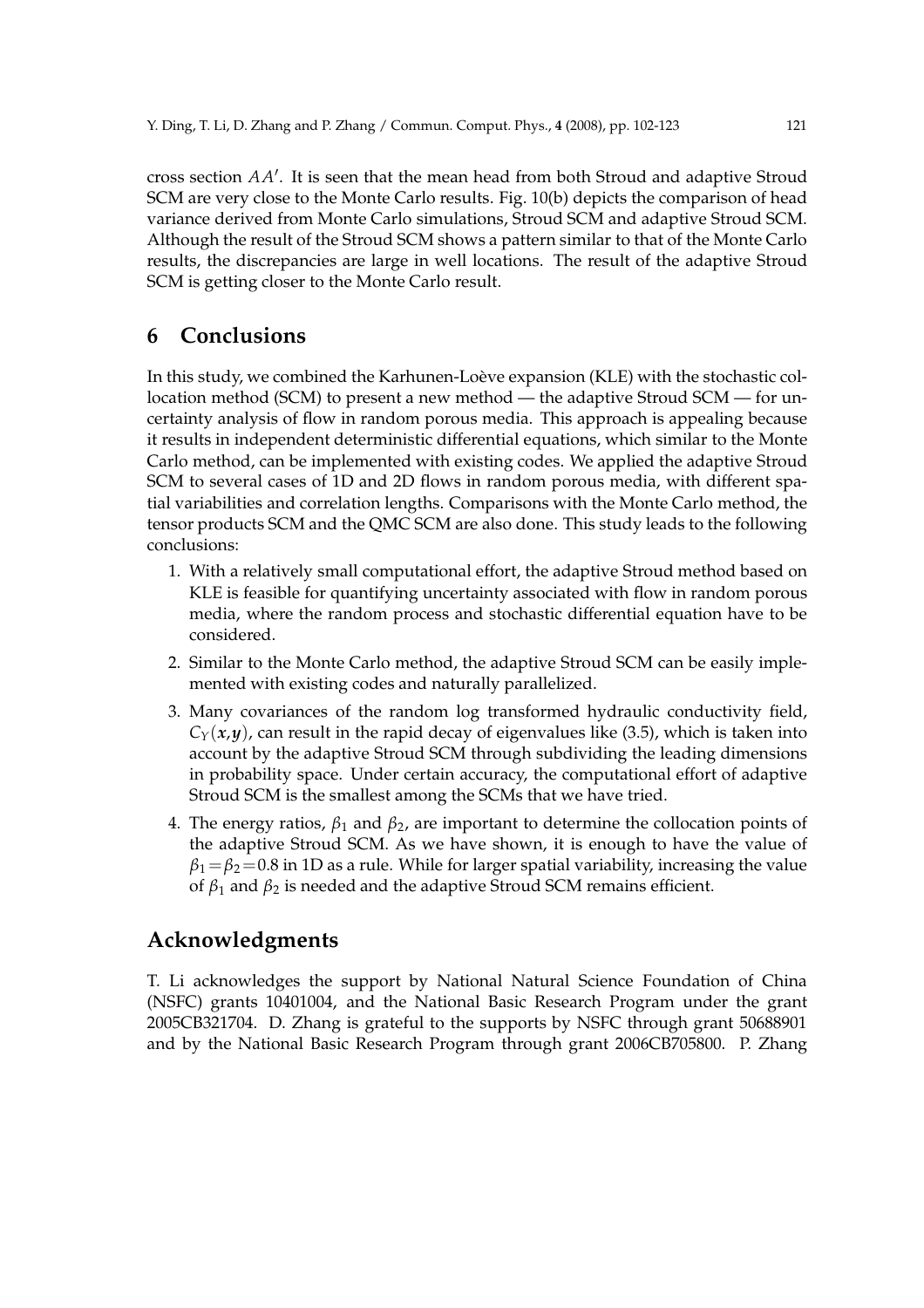is supported by the special funds for Major State Research Projects through grant 2005CB321704.

#### **References**

- [1] I. Babuška, R. Tempone and G.E. Zouraris, Galerkin finite element approximations of stochastic elliptic partial differential equations, SIAM J. Numer. Anal. 42 (2004), 800-825.
- [2] I. Babuška, R. Tempone, G.E. Zouraris, Solving elliptic boundary value problems with uncertain coefficients by the finite element method: the stochastic formulation. Comput. Methods Appl. Engrg., 194 (2005), 1251-1294.
- [3] I.S. Berezin and N.P. Zhidkov, Computing Methods, Pergamon Press, Oxford, 1965.
- [4] C. Canuto, M.Y. Hussaini, A. Quateroni and T.A. Zang, Spectral Methods in Fluid Dynamics, Springer-Verlag, New York, 1988.
- [5] M. Chen, A.A. Keller, D. Zhang, Z. Lu and G.A. Zyvoloski, A stochastic analysis of transient two-phase flow in heterogeneous porous media, Water Resour. Res., 42 (2006), W03425.
- [6] M. Chen, D. Zhang, A. Keller and Z. Lu, A stochastic analysis of steady state two-phase flow in heterogeneous media, Water Resour. Res., 41 (2005), W01006.
- [7] R. Courant and D. Hilbert, Methods of Mathematical Physics, Interscience Publication, New York, 1953.
- [8] G. Dagan, Flow and Transport in Porous Formations, Springer-Verlag, New York, 1989.
- [9] M.K. Deb, I. Babuška and J.T. Oden, Solution of stochastic partial differential equations using Galerkin finite element techniques, Comput. Methods Appl. Mech. Engrg., 190 (2001), 6359- 6372.
- [10] F. Delay, G. Porel and O. Banton, An approach to transport in heterogeneous porous media using the truncated temporal moment equations: Theory and numerical validation, Transport in Porous Media, 32 (1998), 199-232.
- [11] Y. Ding, Applications and algorithms of SDEs, Ph.D. Thesis in Peking University, 2007.
- [12] R. Ghanem and P. Spanos, Stochastic Finite Element: A Spectral Approach, Springer-Verlag, New York, 1991.
- [13] A. Guadagnini and S.P. Neuman, Recursive conditional moment equations for advective transport in randomly heterogeneous velocity fields, Transport in Porous Media, 42 (2001), 37-67.
- [14] E. Isaacson and H.B. Keller, Analysis of Numerical Methods, John Wiley and Sons, New York, 1966.
- [15] A. Keese, A review of recent developments in the numerical solution of stochastic partial differential eqations (stochastic finite elements), Institut für Wissenschaftliches Rechnen, 2003.
- [16] M. Loève, Probability Theory, fourth ed., Springer, Berlin, 1978.
- [17] Z. Lu and D. Zhang, Accurate, effective quantification of uncertainty for flow in heterogeneous reservoirs using the KLME approach, SPE Journal, 12 (2006), 239-247.
- [18] L. Mathelin, M.Y. Hussaini and T.A. Zang, Sthochastic approaches to uncertainty quantification in CFD simulations, Numerical Algorithms, 38 (2005), 209-236.
- [19] I.P. Mysovskih, Proof of the minimality of the number of nodes in the cubature formula for a hypersphere, USSR Comput. Math. Math. Phys., 6 (1966), 15-27.
- [20] S.P. Neuman, Eulerian-Lagrangian theory of transport in space-time nonstationary velocity fields: Exact nonlocal formalism by conditional moments and weak approximations, Water Resour. Res., 29 (1993), 633-646.